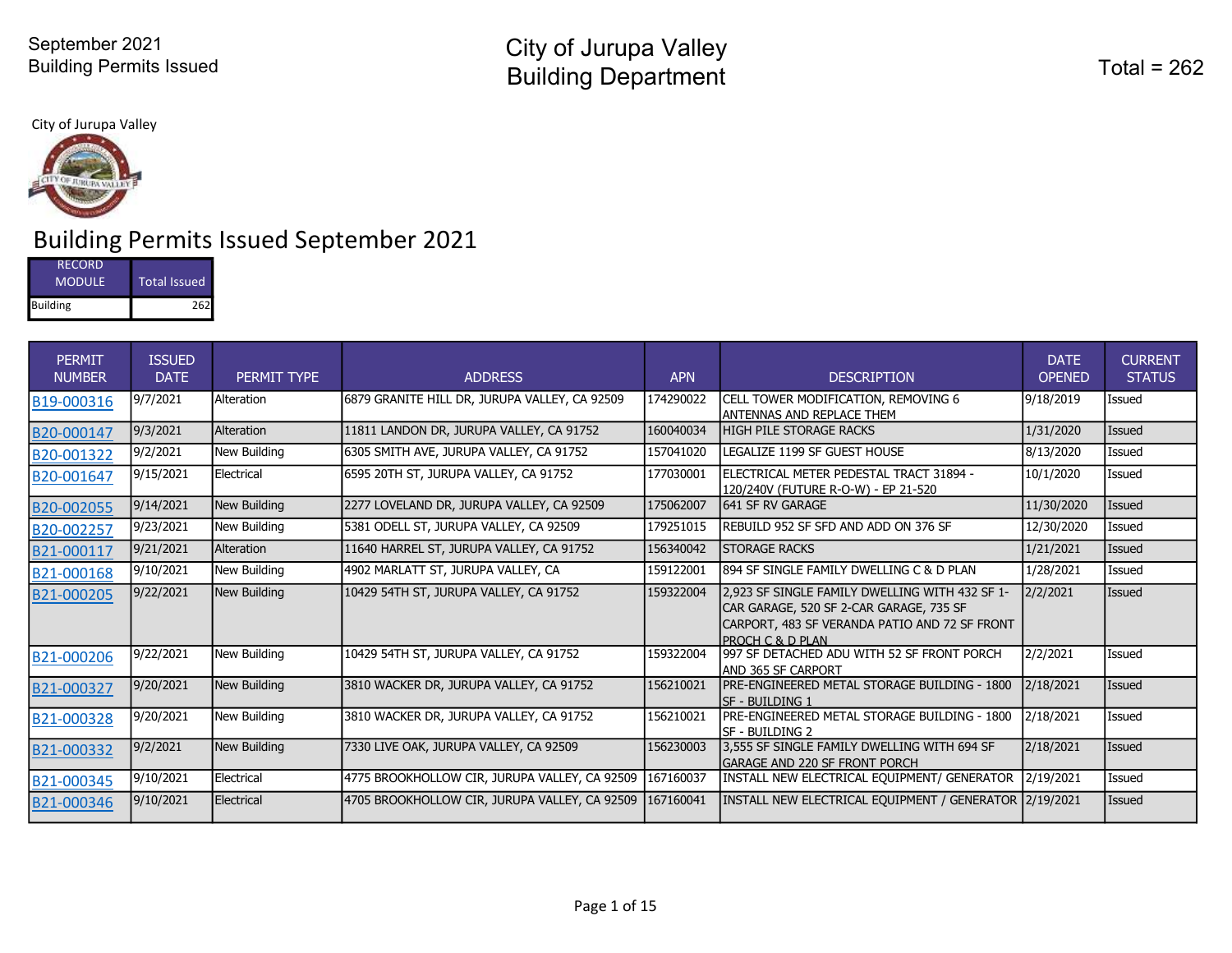City of Jurupa Valley Building Department

| <b>PERMIT</b><br><b>NUMBER</b> | <b>ISSUED</b><br><b>DATE</b> | PERMIT TYPE         | <b>ADDRESS</b>                                         | <b>APN</b> | <b>DESCRIPTION</b>                                                                                                                                                            | <b>DATE</b><br><b>OPENED</b> | <b>CURRENT</b><br><b>STATUS</b> |
|--------------------------------|------------------------------|---------------------|--------------------------------------------------------|------------|-------------------------------------------------------------------------------------------------------------------------------------------------------------------------------|------------------------------|---------------------------------|
| B21-000522                     | 9/1/2021                     | Miscellaneous       | 6770 PATS RANCH RD, #16303, JURUPA VALLEY, CA<br>91752 | 152020022  | LANDSCAPE ELEMENTS FOR VERNOLA MARKETPLACE<br>APARTMENTS - CABANA, SHADE<br>STGRUCTURE/OUTDOOR KITCHEN, ICON WALLS,<br>DIRECTORY, ENTERTAINMENT WALL, OUTDOOR TV<br>WALL, BBO | 3/10/2021                    | Issued                          |
| B21-000698                     | 9/16/2021                    | <b>New Building</b> | 4943 MARLATT ST, JURUPA VALLEY, CA 91752               | 159161003  | 1000 SF ADU - DETACHED / 153 SF STORAGE SHED                                                                                                                                  | 3/25/2021                    | <b>Issued</b>                   |
| B21-000935                     | 9/1/2021                     | Alteration          | 6623 CITRINE CT, JURUPA VALLEY, CA 91752               | 152620035  | LEGALIZE COVERSION OF EXISITNG 173 SF LIVING<br>ROOM INTO BEDROOM, 130 SF EXISTING STUDY<br>INTO BEDROOM AND 163 SF EXISTING FAMILY ROOM<br>ON SECONF FLOOR INTO BEDROOM      | 4/23/2021                    | Closed - Final                  |
| B21-000947                     | 9/30/2021                    | New Building        | 2973 FLAGSTAFF DR, JURUPA VALLEY, CA 92509             | 000000002  | INEW HOUSE AND ATTACHED GARAGE - TRACT 31894<br>LOT 209 - ADVENTURE PHASE 9 - PLAN 2B - 2203 SF                                                                               | 4/26/2021                    | <b>Issued</b>                   |
| B21-000991                     | 9/28/2021                    | <b>New Building</b> | 2748 ARCHES CT, JURUPA VALLEY, CA 92509                | 000000002  | NEW HOUSE AND ATTACHED GARAGE - TRACT 31894<br>LOT 102 - EXPLORATION PHASE 9 - PLAN 1A - 2140 SF                                                                              | 4/28/2021                    | Issued                          |
| B21-000992                     | 9/28/2021                    | <b>New Building</b> | 2734 ARCHES CT, JURUPA VALLEY, CA 92509                | 000000002  | NEW HOUSE AND ATTACHED GARAGE - TRACT 31894<br>LOT 103 - EXPLORATION PH 9 - PLAN 2A - 2809 SF                                                                                 | 4/28/2021                    | <b>Issued</b>                   |
| B21-000993                     | 9/28/2021                    | New Building        | 2731 ARCHES CT, JURUPA VALLEY, CA 92509                | 000000002  | NEW HOUSE AND ATTACHED GARAGE - TRACT 31894<br>LOT 112 - EXPLORATION PH 9 - PLAN 3A - 3325 SF                                                                                 | 4/28/2021                    | Issued                          |
| B21-000994                     | 9/28/2021                    | <b>New Building</b> | 2739 ARCHES CT, JURUPA VALLEY, CA 92509                | 000000002  | NEW HOUSE AND ATTACHED GARAGE - TRACT 31894<br>LOT 113 - EXPLORATION PH 9 - PLAN 1D - 2140 SF                                                                                 | 4/28/2021                    | Issued                          |
| B21-000995                     | 9/28/2021                    | New Building        | 2747 ARCHES CT, JURUPA VALLEY, CA 92509                | 000000002  | NEW HOUSE AND ATTACHED GARAGE - TRACT 31894 4/28/2021<br>LLOT 114 - EXPLORATION PH 9 - PLAN 4A - 4122 SF                                                                      |                              | <b>Issued</b>                   |
| B21-000996                     | 9/28/2021                    | <b>New Building</b> | 2755 ARCHES CT, JURUPA VALLEY, CA 92509                | 000000002  | NEW HOUSE AND ATTACHED GARAGE - TRACT 31894<br>LOT 115 - EXPLORATION PH 9 - PLAN 3D - 3325 SF                                                                                 | 4/28/2021                    | <b>Issued</b>                   |
| B21-000997                     | 9/28/2021                    | <b>New Building</b> | 2763 ARCHES CT, JURUPA VALLEY, CA 92509                | 000000002  | NEW HOUSE AND ATTACHED GARAGE - TRACT 31894 4/28/2021<br>LOT 116 - EXPLORATION PH 9 - PLAN 4C - 4122 SF                                                                       |                              | Issued                          |
| B21-000998                     | 9/28/2021                    | New Building        | 2771 ARCHES CT, JURUPA VALLEY, CA 92509                | 000000002  | INEW HOUSE AND ATTACHED GARAGE - TRACT 31894<br>LOT 117 - EXPLORATION PH 9 - PLAN 1A - 2140 SF                                                                                | 4/28/2021                    | <b>Issued</b>                   |
| B21-001009                     | 9/20/2021                    | New Building        | 6811 SEDONA DR, JURUPA VALLEY, CA 92509                | 183172011  | SINGLE FAMILY DWELLING 1852 SF WITH 519 SF<br><b>GARAGE C &amp; D PLAN</b>                                                                                                    | 4/28/2021                    | Issued                          |
| B21-001180                     | 9/1/2021                     | <b>New Building</b> | 4093 CAMPBELL ST, JURUPA VALLEY, CA 92509              | 170162026  | 496 SF DETACHED GARAGE / ILLEGAL STRUCTURES<br>TO BE REMOVED                                                                                                                  | 5/18/2021                    | Issued                          |
| B21-001236                     | 9/20/2021                    | Alteration          | 10074 BEN NEVIS BLVD, JURUPA VALLEY, CA 92509          | 170022004  | COVERT EXISTING DETAHCED GARAGE INTO 400 SF<br>ADU C & D PLAN                                                                                                                 | 5/26/2021                    | Issued                          |
| B21-001309                     | 9/20/2021                    | New Building        | 9656 51ST ST, JURUPA VALLEY, CA 92509                  | 167190004  | REBUILD 1,434 SF EXISTING HOUSE AND 904.51 SF<br><b>ADDITION C &amp; D PLAN</b>                                                                                               | 6/8/2021                     | <b>Issued</b>                   |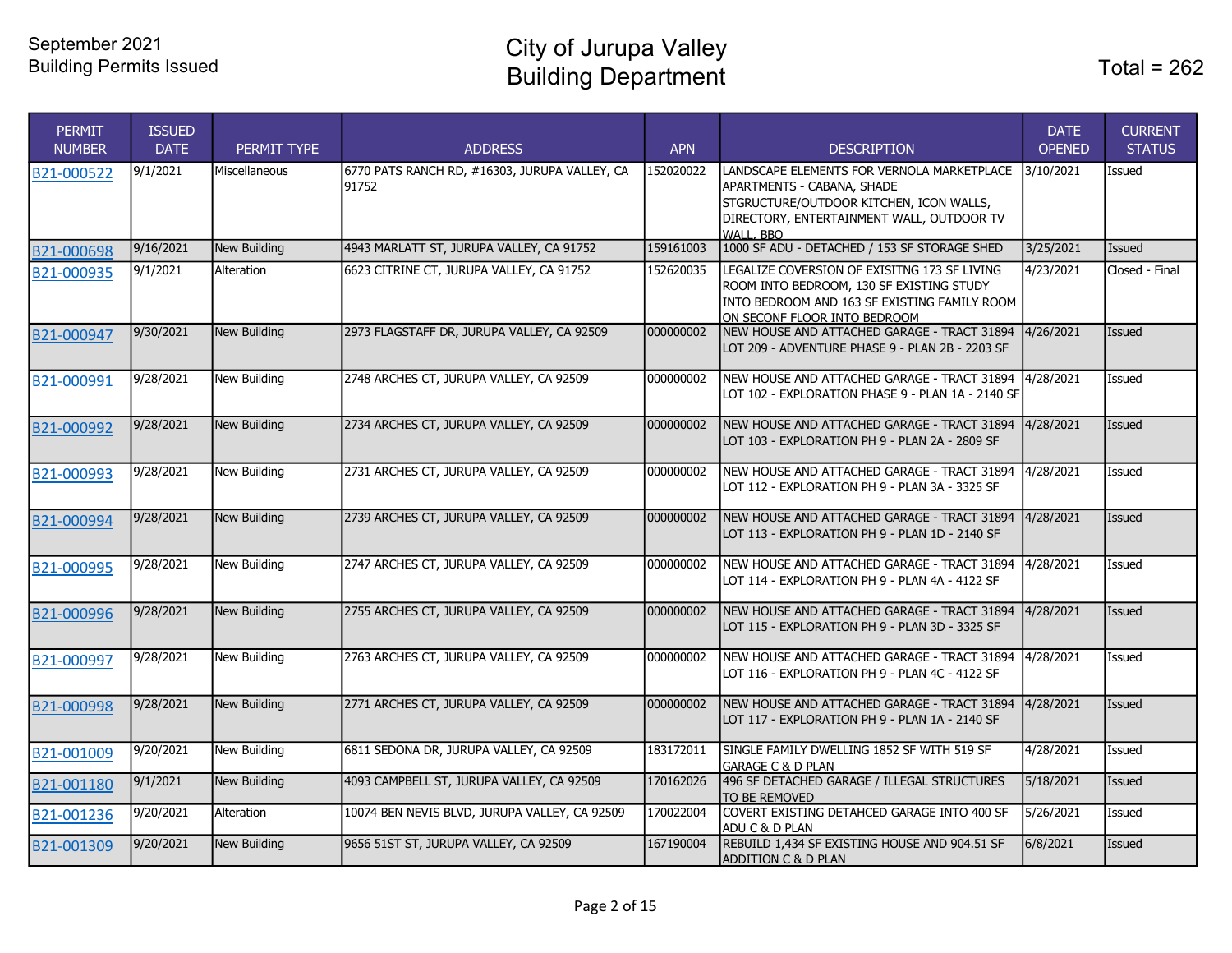City of Jurupa Valley Building Department Total = 262

| <b>PERMIT</b><br><b>NUMBER</b> | <b>ISSUED</b><br><b>DATE</b> | PERMIT TYPE              | <b>ADDRESS</b>                                 | <b>APN</b> | <b>DESCRIPTION</b>                                                                     | <b>DATE</b><br><b>OPENED</b> | <b>CURRENT</b><br><b>STATUS</b> |
|--------------------------------|------------------------------|--------------------------|------------------------------------------------|------------|----------------------------------------------------------------------------------------|------------------------------|---------------------------------|
| B21-001360                     | 9/30/2021                    | New Building             | 9605 VENETIAN WAY, JURUPA VALLEY, CA 92509     | 000000002  | NEW HOUSE AND ATTACHED GARAGE - TRACT 36823<br>LOT 6 - PHASE 1 - PLAN S24P - 2493 SF - | 6/15/2021                    | Issued                          |
|                                |                              |                          |                                                |            | FOUNDATION ONLY PERMIT ISSUED 7/29/21 - FULL                                           |                              |                                 |
|                                | 9/30/2021                    | New Building             | 9593 VENETIAN WAY, JURUPA VALLEY, CA 92509     | 000000002  | PERMIT ISSUED 9/30/21<br>NEW HOUSE AND ATTACHED GARAGE - TRACT 36823                   | 6/15/2021                    | Issued                          |
| B21-001361                     |                              |                          |                                                |            | LOT 7 - PHASE 1 - PLAN S22D - 2289 SF -                                                |                              |                                 |
|                                |                              |                          |                                                |            | FOUNDATION ONLY PERMIT ISSUED 7/29/21 - FULL                                           |                              |                                 |
|                                |                              |                          |                                                |            | PERMIT ISSUED 9/30/21                                                                  |                              |                                 |
| B21-001363                     | 9/30/2021                    | New Building             | 9581 VENETIAN WAY, JURUPA VALLEY, CA 92509     | 000000002  | NEW HOUSE AND ATTACHED GARAGE - TRACT 36823 6/15/2021                                  |                              | Issued                          |
|                                |                              |                          |                                                |            | LOT 8 - PHASE 1 - PLAN S24P - 2493 SF -                                                |                              |                                 |
|                                |                              |                          |                                                |            | FOUNDATION ONLY PERMIT ISSUED 7/29/21 - FULL                                           |                              |                                 |
|                                |                              |                          |                                                |            | PERMIT ISSUED 9/30/21                                                                  |                              |                                 |
| B21-001364                     | 9/30/2021                    | New Building             | 9569 VENETIAN WAY, JURUPA VALLEY, CA 92509     | 000000002  | NEW HOUSE AND ATTACHED GARAGE - TRACT 36823                                            | 6/15/2021                    | <b>Issued</b>                   |
|                                |                              |                          |                                                |            | LOT 9 - PHASE 1 - PLAN S22D - 2289 SF -                                                |                              |                                 |
|                                |                              |                          |                                                |            | FOUNDATION ONLY PERMIT ISSUED 7/29/21 - FULL                                           |                              |                                 |
|                                | 9/2/2021                     | Deferred Submittal       | 7421 EDDY AVE, JURUPA VALLEY, CA 92509         | 183041020  | PERMIT ISSUED 9/30/21<br>LEGALIZE 459 SF ATTACHED ADU                                  | 6/17/2021                    | Issued                          |
| B20-001416-                    |                              |                          |                                                |            |                                                                                        |                              |                                 |
| D.01                           |                              |                          |                                                |            |                                                                                        |                              |                                 |
| B21-001418                     | 9/7/2021                     | New Building             | 7511 SUNDANCE DR, JURUPA VALLEY, CA 92509      | 183270012  | 749 SF DETACHED ADU AND 160 SF ATTACHED PATIO 6/18/2021                                |                              | <b>Issued</b>                   |
|                                |                              |                          |                                                |            | C & D PLAN                                                                             |                              |                                 |
| B21-000939-                    | 9/30/2021                    | <b>Building Revision</b> | 11811 LANDON DR, JURUPA VALLEY, CA 91752       | 160040034  | (2) INTERNALLY ILLUMINATED CABINET SIGNS AND                                           | 6/30/2021                    | Issued                          |
| R.01                           |                              |                          |                                                |            | (1) ILLUMINATED FREE STANDING SIGN                                                     |                              |                                 |
|                                | 9/30/2021                    | <b>Building Revision</b> | 2834 AZTEC DR, JURUPA VALLEY, CA 92509         | 177292037  | 832 SF ADU C & D WASTE PLAN                                                            | 7/7/2021                     | <b>Issued</b>                   |
| B20-001603-                    |                              |                          |                                                |            |                                                                                        |                              |                                 |
| R.01                           |                              |                          |                                                |            |                                                                                        |                              |                                 |
| B21-001691                     | $\sqrt{9/13/2021}$           | Plumbing                 | 5136 TOLOWA AVE, JURUPA VALLEY, CA 92509       | 181331009  | WATER HEATER CHNAGEOUT: 40 GAL / INSTALLED IN 7/9/2021                                 |                              | Issued                          |
|                                |                              |                          |                                                |            | SAME LOCATION AS EXISTING IN GARAGE                                                    |                              |                                 |
| B21-001819                     | 9/15/2021                    | Electrical               | 2820 SIERRA AVE, JURUPA VALLEY, CA 91752       | 177030001  | ELECTRICAL METER PEDESTAL TRACT 31894 -                                                | 7/20/2021                    | Issued                          |
|                                |                              |                          |                                                |            | 120/240V (FURTURE R-O-W) - EP 21-520                                                   |                              |                                 |
| B21-001820                     | 9/15/2021                    | Electrical               | 2986 SIERRA AVE, JURUPA VALLEY, CA 91752       | 177030001  | ELECTRICAL METER PEDESTAL TRACT 31894 -                                                | 7/20/2021                    | Closed - Final                  |
|                                | 9/15/2021                    | Electrical               | 3030 SIERRA AVE, JURUPA VALLEY, CA 91752       | 177030001  | 120/240V (FUTURE R-O-W) - EP 21-520<br>ELECTRICAL METER PEDESTAL TRACT 31894 -         | 7/20/2021                    | Closed - Final                  |
| B21-001821                     |                              |                          |                                                |            | 120/240V (FUTURE R-O-W) - EP 21-520                                                    |                              |                                 |
|                                | 9/3/2021                     | <b>Building Revision</b> | 6256 AVENUE JUAN DIAZ, JURUPA VALLEY, CA 92509 | 185222067  | CONVERT EXISTING 360 SF CARPORT TO GARAGE                                              | 7/20/2021                    | Issued                          |
| B20-000490-                    |                              |                          |                                                |            | <b>WITH ELECTRICAL</b>                                                                 |                              |                                 |
| R.02                           |                              |                          |                                                |            |                                                                                        |                              |                                 |
| B21-001842                     | 9/27/2021                    | <b>Alteration</b>        | 5046 TROTH ST, JURUPA VALLEY, CA 91752         | 159192003  | REPAIR FIRE DAMAGE HOME                                                                | 7/22/2021                    | <b>Issued</b>                   |
| B21-001047-                    | 9/14/2021                    | <b>Building Revision</b> | 6545 SKYLINKS DR, JURUPA VALLEY, CA 92509      | 182420020  | <b>REPAIR FIRE DAMAGED GARAGE</b>                                                      | 7/28/2021                    | Issued                          |
| R.01                           |                              |                          |                                                |            |                                                                                        |                              |                                 |
| B21-002037                     | 9/23/2021                    | Alteration               | 11991 LANDON DR, JURUPA VALLEY, CA 92509       |            | 1600400344 TI - ADD CONVEYOR SYSTEM - PHASE 2                                          | 8/16/2021                    | Issued                          |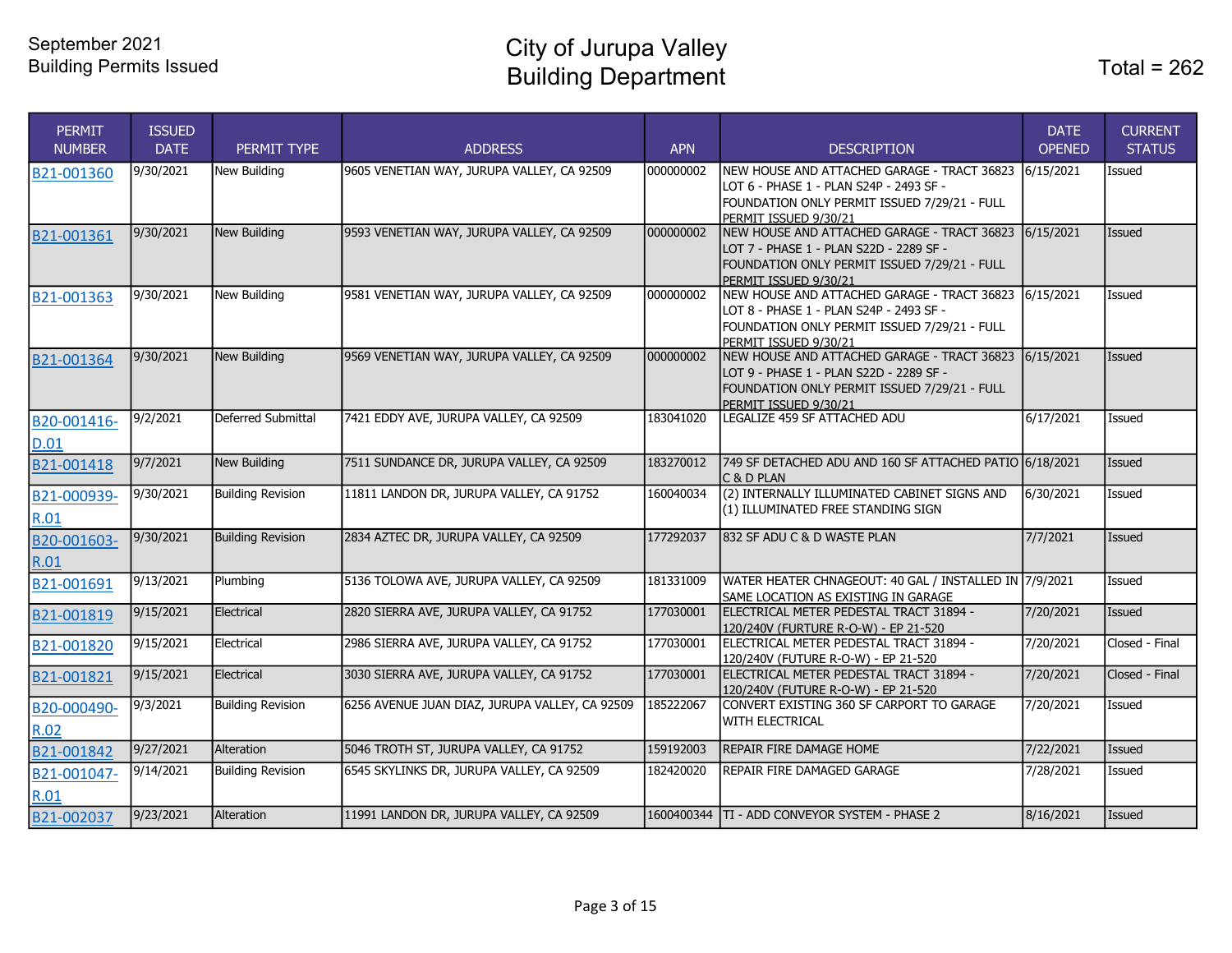City of Jurupa Valley Building Department

| <b>PERMIT</b><br><b>NUMBER</b> | <b>ISSUED</b><br><b>DATE</b> | PERMIT TYPE              | <b>ADDRESS</b>                                                      | <b>APN</b> | <b>DESCRIPTION</b>                                                                                                                 | <b>DATE</b><br><b>OPENED</b> | <b>CURRENT</b><br><b>STATUS</b> |
|--------------------------------|------------------------------|--------------------------|---------------------------------------------------------------------|------------|------------------------------------------------------------------------------------------------------------------------------------|------------------------------|---------------------------------|
| B21-002053                     | 9/21/2021                    | Alteration               | 11100 IBERIA ST, JURUPA VALLEY, CA 91752                            | 156140042  | ITI - ADD 15 NEW CROSSOVER STAIRS AT THE<br>CONVEYORS (UNDER SEPARATE PERMIT) IN THE<br><b>WAREHOUSE AREA OF EXISTING BUILDING</b> | 8/18/2021                    | Closed - Final                  |
| B21-002056                     | 9/3/2021                     | Electrical               | 5686 BAIN ST, JURUPA VALLEY, CA 91752                               | 162110001  | METER PEDESTAL FOR CHARTER                                                                                                         | 8/18/2021                    | Issued                          |
| B21-002107                     | 9/28/2021                    | Plumbing                 | 2820 SIERRA AVE, JURUPA VALLEY, CA 91752                            | 000000002  | 2" IRRIGATION METER PLUMBING AND VALVES                                                                                            | 8/25/2021                    | Issued                          |
| B21-002108                     | 9/28/2021                    | Plumbing                 | 2972 SIERRA AVE, JURUPA VALLEY, CA 91752                            | 000000002  | 1.5" IRRIGATION METER PLUMBING AND VALVES                                                                                          | 8/25/2021                    | Issued                          |
| B21-002109                     | 9/28/2021                    | Plumbing                 | 3194 SIERRA AVE, JURUPA VALLEY, CA 91752                            | 000000002  | 2" IRRIGATION METER PLUMBING AND VALVES                                                                                            | 8/25/2021                    | Issued                          |
| B21-002110                     | 9/28/2021                    | Plumbing                 | 2986 SIERRA AVE, JURUPA VALLEY, CA 91752                            | 000000002  | 2" IRRIGATION METER PLUMBING AND VALVES                                                                                            | 8/25/2021                    | Issued                          |
| B21-002111                     | 9/28/2021                    | Plumbing                 | 6383 CANYONLANDS DR, JURUPA VALLEY, CA 91752                        | 000000002  | 1.5" IRRIGATION METER PLUMBING AND VALVES                                                                                          | 8/25/2021                    | Issued                          |
| B21-002112                     | 9/28/2021                    | Plumbing                 | 6409 BIG BEND WAY, JURUPA VALLEY, CA 91752                          | 000000002  | 1" IRRIGATION METER PLUMBING AND VALVES                                                                                            | 8/25/2021                    | Issued                          |
| B21-002122                     | 9/30/2021                    | Electrical               | 11180 CANTU-GALLEANO RANCH RD, JURUPA VALLEY, 156350048<br>CA 91752 |            | REMOVE AND REPLACE ELECTRICAL LIGHTING                                                                                             | 8/26/2021                    | Closed - Final                  |
| B21-001816-<br>R.01            | 9/2/2021                     | <b>Building Revision</b> | 7467 EDDY AVE, JURUPA VALLEY, CA 92509                              | 183041015  | SOLAR PV SYSTEM: 7.68 KW / 24 PANELS / 1<br>INVERTER / SERIVCE CHANGEOUT: UPGRADE FROM<br>100 AMPS TO 200 AMPS                     | 8/26/2021                    | Issued                          |
| B21-002126                     | 9/1/2021                     | Demolition               | 5230 RUTILE ST, JURUPA VALLEY, CA 92509                             | 167171016  | DEMOLITION OF SINGLE FAMILY DWELLING ONLY                                                                                          | 8/27/2021                    | Closed - Final                  |
| B21-000058-<br>R.01            | 9/23/2021                    | <b>Building Revision</b> | 7600 HIGH PRAIRIE TRL, JURUPA VALLEY, CA 92509                      | 185404059  | 750 SF DETACHED ADU C & D PLAN                                                                                                     | 8/30/2021                    | <b>Issued</b>                   |
| B21-002138                     | 9/15/2021                    | Mechanical               | 3010 AVALON ST, JURUPA VALLEY, CA 92509                             | 178201009  | HVAC CHANGEOUT: 2 TON / INSTALLED IN SAME<br>LOCATION AS EXISITING IN ATTIC AND REAR YARD                                          | 8/30/2021                    | Issued                          |
| B21-002143                     | 9/2/2021                     | Mechanical               | 3279 LAUREL DR, JURUPA VALLEY, CA 92509                             | 177202015  | FAU CHANGEOUT: 70K BTU, HEATER ONLY/ SAME<br>LOCATION AS EXISITNG IN HALLWAY                                                       | 8/30/2021                    | Issued                          |
| B21-002147                     | 9/2/2021                     | Electrical               | 6650 SKYLINKS DR, JURUPA VALLEY, CA 92509                           | 182420004  | TESLA POWER WALL WITH (2) BATTERIES                                                                                                | 8/31/2021                    | Issued                          |
| B21-001692-<br>R.01            | 9/2/2021                     | <b>Building Revision</b> | 5935 SCHEELITE ST, JURUPA VALLEY, CA 92509                          | 165112034  | SOLAR PV SYSTEM: 4.2 KW / 12 PANELS / 12<br>MICROINVERTERS / NO MPU                                                                | 8/31/2021                    | <b>Issued</b>                   |
| B21-002182                     | 9/1/2021                     | Alteration               | 7611 MISSION BLVD, JURUPA VALLEY, CA 92509                          | 174170037  | REPLACE DRYWALL, INSULATION AND ELECTRICAL,<br>UPGRADE FROM 100A TO 200A, IN EXISTING HOUSE<br>REPLACE HVAC SYSTEM                 | 9/1/2021                     | Issued                          |
| B21-002183                     | 9/1/2021                     | Re-Roof                  | 5075 TRAIL CANYON DR, JURUPA VALLEY, CA 91752                       | 160120032  | REMOVE AND REPLACE COOL COMP SHINGLES                                                                                              | 9/1/2021                     | Closed - Final                  |
| B21-002190                     | 9/2/2021                     | Electrical               | 1500 RUBIDOUX BLVD, JURUPA VALLEY, CA 92509                         | 175170041  | TPP- TEMP POWER POLE 100 AMP                                                                                                       | 9/2/2021                     | Closed - Final                  |
| B21-002191                     | 9/2/2021                     | Electrical               | 11693 DAISY CT, JURUPA VALLEY, CA 91752                             | 160300055  | SPECIAL INSPECTION: GROW HOUSE ALREADY<br>CONVERTED BACK TO ORIGINAL SINGLE FAMILY<br><b>DWELLING</b>                              | 9/2/2021                     | Closed - Final                  |
| B21-002193                     | 9/17/2021                    | Electrical               | 4069 MARGIE WAY, JURUPA VALLEY, CA 92509                            | 183480011  | SERVICE CHANGEOUT: UPGRADE FROM 100 AMPS TO 9/2/2021<br><b>225 AMPS</b>                                                            |                              | Issued                          |
| B21-002194                     | 9/3/2021                     | Electrical               | 6382 ALTON ST, JURUPA VALLEY, CA 92509                              | 182092006  | SERVICE CHANGEOUT: UPGRADE FROM 100 AMPS TO 9/3/2021<br><b>200 AMPS</b>                                                            |                              | Closed - Final                  |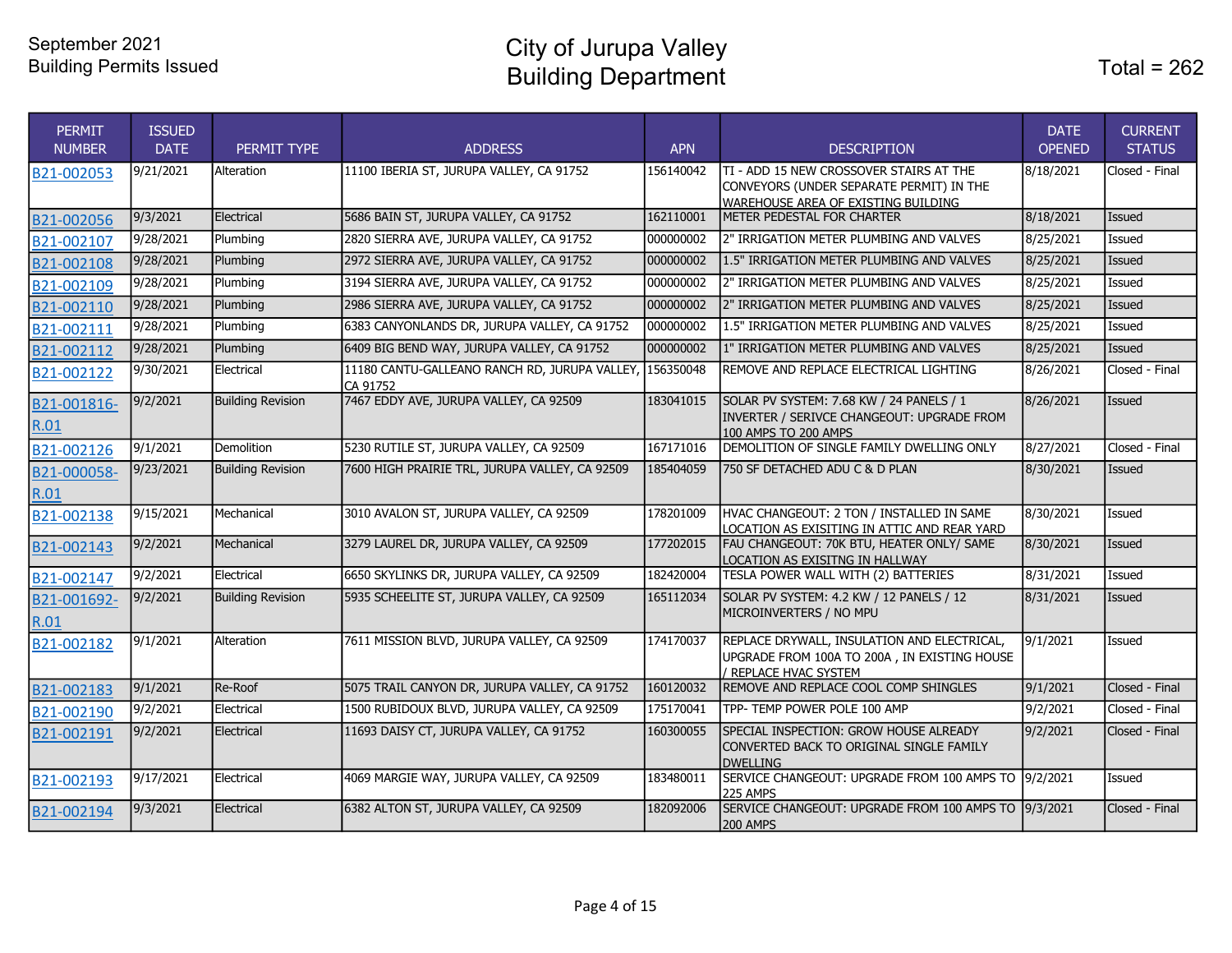City of Jurupa Valley Building Department

| <b>PERMIT</b><br><b>NUMBER</b> | <b>ISSUED</b><br><b>DATE</b> | PERMIT TYPE              | <b>ADDRESS</b>                                | <b>APN</b> | <b>DESCRIPTION</b>                                                                                                                                                         | <b>DATE</b><br><b>OPENED</b> | <b>CURRENT</b><br><b>STATUS</b> |
|--------------------------------|------------------------------|--------------------------|-----------------------------------------------|------------|----------------------------------------------------------------------------------------------------------------------------------------------------------------------------|------------------------------|---------------------------------|
| B21-001743-<br>R.01            | 9/10/2021                    | <b>Building Revision</b> | 7332 HAWKEYE RIDGE, JURUPA VALLEY, CA 92509   | 174390003  | SOLAR PV SYSTEM: 4.08 KW / 12 PANELS / 1<br><b>INVERTER / NO MPU</b>                                                                                                       | 9/3/2021                     | <b>Issued</b>                   |
| B21-002196                     | 9/3/2021                     | Plumbing                 | 5700 RUTILE ST, JURUPA VALLEY, CA 92509       | 162122012  | INSTALL NEW 4' CLEANOUT IN FRONT OF HOME                                                                                                                                   | 9/3/2021                     | Closed - Final                  |
| B21-002200                     | 9/20/2021                    | New Building             | 9253 LIMONITE AVE, JURUPA VALLEY, CA 92509    | 165240019  | NEW COMMERCIAL BUILDING - 3000 SF - BUILDING B 9/7/2021<br>(REFERENCE HB19-18174) - FOUNDATION ONLY<br>PERMIT ISSUED 8/23/21 - FULL PERMIT ISSUED<br>9/20/21               |                              | <b>Issued</b>                   |
| B21-002201                     | 9/20/2021                    | New Building             | 9265 LIMONITE AVE, JURUPA VALLEY, CA 92509    | 165240019  | NEW COMMERCIAL BUILDING - 5000 SF - BUILDING C 9/7/2021<br>(REFERENCE B19-18175) - FOUNDATION ONLY<br>PERMIT ISSUED 8/23/21 - FULL PERMIT ISSUED<br>9/20/21                |                              | Issued                          |
| B21-002202                     | 9/20/2021                    | New Building             | 9277 LIMONITE AVE, JURUPA VALLEY, CA 92509    | 165240019  | NEW COMMERCIAL BUILDING - 21000 SF - BUILDING<br>D (REFERENCE B19-18176) - FOUNDATION ONLY<br>PERMIT ISSUED 8/23/21 - FULL PERMIT ISSUED<br>9/20/21                        | 9/7/2021                     | Issued                          |
| B21-002203                     | 9/7/2021                     | Electrical               | 8925 60TH ST, JURUPA VALLEY, CA 92509         | 165150014  | SERVICE CHANGEOUT: UPGRADE FROM 60 AMPS TO<br><b>200 AMPS</b>                                                                                                              | 9/7/2021                     | Issued                          |
| B21-002204                     | 9/7/2021                     | Electrical               | 4641 OPAL ST, JURUPA VALLEY, CA 92509         | 182201001  | SERVICE CHANGEOUT: UPGRADE FROM 100 AMPS TO 9/7/2021<br><b>200 AMPS</b>                                                                                                    |                              | Issued                          |
| B21-002209                     | 9/13/2021                    | Re-Roof                  | 3251 DE FOREST CIR, JURUPA VALLEY, CA 91752   | 156360042  | VACUME ALL LOOSE ROCK - LAY 1/4" DENS DECK -LAY 9/7/2021<br>60 MIL TPO FULLY ADHEERED SYTEM OVER EXISTING<br>BUR ROCK ROOF. SQUARES 2,196. ICC: ESR-1463<br>CRRC:0738-0002 |                              | <b>Issued</b>                   |
| B21-002211                     | 9/7/2021                     | Re-Roof                  | 5849 REBECCA ST, JURUPA VALLEY, CA 92509      | 179022013  | REMOVE EXISITING SHINGLES AND REPLACE WITH<br>COOL ROOF SHINGLES                                                                                                           | 9/7/2021                     | Closed - Final                  |
| B21-002216                     | 9/7/2021                     | Electrical               | 4425 GLEN ST, JURUPA VALLEY, CA 92509         | 169130038  | SERVICE CHANGEOUT: UPGRADE FROM 100 AMPS TO<br>125 AMPS                                                                                                                    | 9/7/2021                     | Issued                          |
| B21-002219                     | 9/7/2021                     | Miscellaneous            | 6915 VISTA DEL VERDE, JURUPA VALLEY, CA 92509 | 185240001  | REHABILITATE ILLEGAL GROW HOUSE BACK TO<br>ORIGNAL SINGLE FAMILY DWELLING                                                                                                  | 9/7/2021                     | Issued                          |
| B21-002243                     | 9/9/2021                     | Re-Roof                  | 7256 QUARTZ HILL DR, JURUPA VALLEY, CA 92509  | 185362007  | REMOVE TILES AND INSTALL 2 LAYERS OF FELT AND<br>LAY TILE BACK DOWN                                                                                                        | 9/9/2021                     | Closed - Final                  |
| B21-002245                     | 9/9/2021                     | Miscellaneous            | 5070 TRAIL CANYON DR, JURUPA VALLEY, CA 91752 | 160120033  | REHABILITATE ILLEGAL GROW HOUSE BACK TO<br>ORIGNAL SINGLE FAMILY DWELLING                                                                                                  | 9/9/2021                     | Issued                          |
| B21-002000-<br>R.01            | 9/14/2021                    | <b>Building Revision</b> | 7440 CANDLE LIGHT DR, JURUPA VALLEY, CA 92509 | 185332006  | SOLAR PV SYSTEM: 8.295 KW / 21 PANELS / 21<br>MICROINVERTERS / SERVICE CHANGEOUT: UPGRADE<br>FROM 100 AMPS TO 125 AMPS                                                     | 9/10/2021                    | Issued                          |
| B21-002255                     | 9/14/2021                    | Plumbing                 | 3138 WISHING WELL CT, JURUPA VALLEY, CA 91752 | 156284018  | WATER HEATER CHANGEOUT: REPLACE EXISTING GAS 9/13/2021<br>WATER HEATER IN INTERIOR CLOSET WITH<br><b>TNAKLESS WATER HEATER</b>                                             |                              | Closed - Final                  |
| B21-002256                     | 9/13/2021                    | Electrical               | 7785 HALBROOK TER, JURUPA VALLEY, CA 92509    | 183353003  | SERVICE CHANGEOUT: UPGRADE FROM 100 AMPS TO 9/13/2021<br><b>200 AMPS</b>                                                                                                   |                              | Issued                          |
| B21-002262                     | 9/14/2021                    | Electrical               | 5585 NORTHWOOD DR, JURUPA VALLEY, CA 92509    | 166401054  | PANEL UPGRADE FROM 100A TO 200A                                                                                                                                            | 9/14/2021                    | Issued                          |
| B21-002265                     | 9/14/2021                    | Pool-Spa                 | 4326 SUFFOLK ST, JURUPA VALLEY, CA 92509      | 181324004  | POOL AND SPA                                                                                                                                                               | 9/14/2021                    | Issued                          |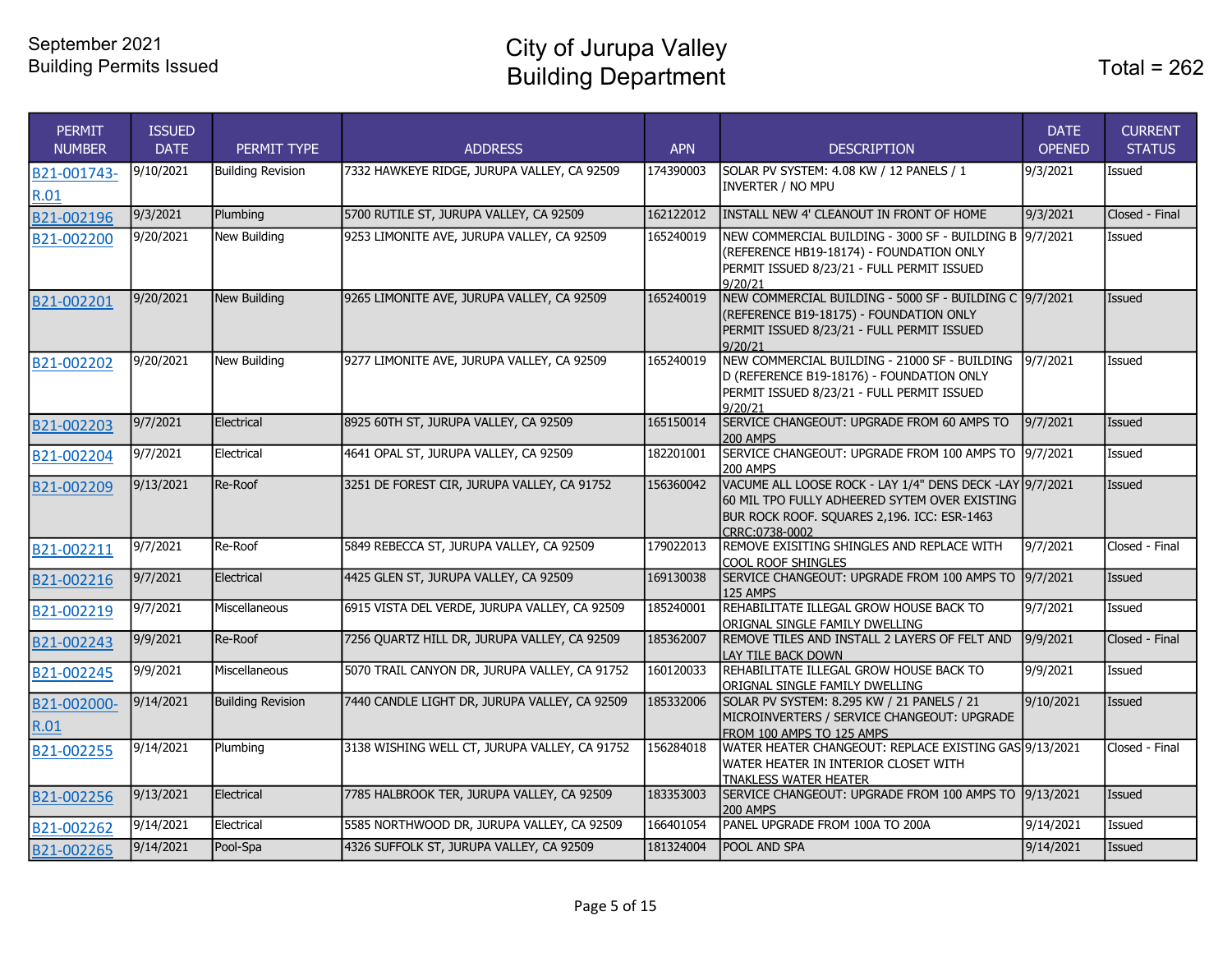City of Jurupa Valley Building Department

| <b>PERMIT</b><br><b>NUMBER</b> | <b>ISSUED</b><br><b>DATE</b> | PERMIT TYPE              | <b>ADDRESS</b>                                            | <b>APN</b> | <b>DESCRIPTION</b>                                                                                    | <b>DATE</b><br><b>OPENED</b> | <b>CURRENT</b><br><b>STATUS</b> |
|--------------------------------|------------------------------|--------------------------|-----------------------------------------------------------|------------|-------------------------------------------------------------------------------------------------------|------------------------------|---------------------------------|
| B21-002266                     | 9/14/2021                    | Plumbing                 | 3358 GRANDVIEW AVE, JURUPA VALLEY, CA 92509               | 179053004  | ABANDON SEPTIC TANK AND CONNECT TO SEWER                                                              | 9/14/2021                    | Closed - Final                  |
| B21-002267                     | 9/14/2021                    | Pool-Spa                 | 7760 CEJA ST, JURUPA VALLEY, CA 92509                     | 171283010  | NEW POOL WITH EQUIPMENT / 400,000 BTU'S / 108<br>LF OF 1-1/2 GAS WITH 146 LF OF 3/4" CONDUIT          | 9/14/2021                    | Issued                          |
| B21-002268                     | 9/14/2021                    | Plumbing                 | 5370 MARTIN ST, JURUPA VALLEY, CA 91752                   | 159302002  | <b>WATER SOFTENER INSTALL</b>                                                                         | 9/14/2021                    | Issued                          |
| B21-002282                     | 9/15/2021                    | Pool-Spa                 | 3229 QUARRY DR, JURUPA VALLEY, CA 92509                   | 174440001  | <b>POOL AND FIREPIT ONLY</b>                                                                          | 9/15/2021                    | <b>Issued</b>                   |
| B21-002286                     | 9/15/2021                    | Alteration               | 1410 BROWN AVE, JURUPA VALLEY, CA 92509                   | 175210058  | <b>INSTALL 1 NEW DOCK LEVELER</b>                                                                     | 9/15/2021                    | <b>Issued</b>                   |
| B21-002292                     | 9/16/2021                    | <b>Demolition</b>        | 8299 MISSION BLVD, JURUPA VALLEY, CA 92509                | 171082014  | <b>DEMOLISH SHED/SHAD STRUCTURES THAT WERE</b><br>ILLEGAL - NO C & D, MATERIAL NEEDS TO BE<br>DUMPED. | 9/16/2021                    | Issued                          |
| B21-002296                     | 9/16/2021                    | Plumbing                 | 5730 SEPULVEDA WAY, JURUPA VALLEY, CA 92509               | 186290036  | WATER HEATER CHANGEOUT 50 GLAAONS SAME<br>LOCATION INGARAGE 38K BTU'S                                 | 9/16/2021                    | Issued                          |
| B21-002297                     | 9/22/2021                    | Re-Roof                  | 5243 CONCHA DR, JURUPA VALLEY, CA 91752                   | 160081055  | REMOVE EXISITNG SHINGLES AND REPLACE WITH<br>COOL ROOF SHINGLES                                       | 9/16/2021                    | Closed - Final                  |
| B21-002298                     | 9/16/2021                    | Re-Roof                  | 8336 YEARLING WAY, JURUPA VALLEY, CA 92509                | 166413006  | RE ROOF FROM SHINGLES TO COOL ROOF SHINGLES                                                           | 9/16/2021                    | Closed - Final                  |
| B21-002299                     | 9/16/2021                    | <b>Miscellaneous</b>     | 11952 VERIO DR, JURUPA VALLEY, CA 91752                   | 160412023  | <b>BBQ ISLAND WITH GAS AND ELECTRICAL</b>                                                             | 9/16/2021                    | Issued                          |
| B21-002007-<br>R.01            | 9/21/2021                    | <b>Building Revision</b> | 3904 IRON MOUNTAIN CIR, JURUPA VALLEY, CA 92509 174393032 |            | SOLAR PV SYSTEM: 7.6 KW (DC) / 19 PANELS / 1<br>INVERTER / 2 TESLA POWER WALL / NO MPU                | 9/16/2021                    | Issued                          |
| B21-002306                     | 9/17/2021                    | Electrical               | 8035 GALENA ST, JURUPA VALLEY, CA 92509                   | 171150020  | SERVICE CHANGEOUT: UPGRADE FROM 100 AMPS TO 9/17/2021<br>100 AMPS                                     |                              | Issued                          |
| B21-002307                     | 9/17/2021                    | Electrical               | 10372 ROUSELLE DR, JURUPA VALLEY, CA 91752                | 156242014  | <b>LIGHT POLE</b>                                                                                     | 8/24/2021                    | Issued                          |
| B21-002308                     | 9/22/2021                    | Re-Roof                  | 4255 MILL CREEK ST, JURUPA VALLEY, CA 92509               | 181240010  | REMOVE EXISTING SHINGLES (9 SQUARES) AND<br><b>REPLACE WITH NEW SHINGLES</b>                          | 9/17/2021                    | Issued                          |
| B21-002309                     | 9/17/2021                    | Pool-Spa                 | 5270 HALDOR DR, JURUPA VALLEY, CA 91752                   | 160081065  | POOL AND SPA WITH ELECTRICAL AND GAS                                                                  | 9/17/2021                    | Issued                          |
| B21-002310                     | 9/28/2021                    | Re-Roof                  | 4349 RIVERBEND LN, JURUPA VALLEY, CA 92509                | 181281007  | REMOVE EXISTING SHINGLES AND REPLACE WITH<br>COOL ROOF SHINGLES                                       | 9/17/2021                    | Issued                          |
| B21-002313                     | 9/21/2021                    | Plumbing                 | 5406 CONCHA DR, JURUPA VALLEY, CA 91752                   | 160090069  | WATER HEATER CHANGEOUT: 40 GAL / INSTALL IN<br>SAME LOCATION AS EXISTING IN GARAGE                    | 9/20/2021                    | Issued                          |
| B21-002315                     | 9/20/2021                    | Pool-Spa                 | 11424 CALLE NAVATO, JURUPA VALLEY, CA 91752               | 160321013  | POOL AND SPA WITH GAS AND ELECTRICAL                                                                  | 9/20/2021                    | <b>Issued</b>                   |
| B21-002316                     | 9/20/2021                    | Re-Roof                  | 3201 CABERNET DR, JURUPA VALLEY, CA 91752                 | 156264011  | RE ROOF FROM SHINGLES TO COOL ROOF SHINGLES                                                           | 9/20/2021                    | Closed - Final                  |
| B21-002317                     | 9/29/2021                    | New Building             | 8254 MISSION BLVD, JURUPA VALLEY, CA 92509                | 171260024  | NEW COMMERCIAL BUILDING - 21600 SF - BUILDING<br>B (REF 2019-18177)                                   | 9/20/2021                    | <b>Issued</b>                   |
| B21-002318                     | 9/30/2021                    | <b>New Building</b>      | 8258 MISSION BLVD, JURUPA VALLEY, CA 92509                | 171260023  | NEW COMMERCIAL BUILDING - 3000 SF - BUILDING C -9/20/2021<br>(REF 2019-18178)                         |                              | Issued                          |
| B21-002319                     | 9/20/2021                    | Electrical               | 5239 37TH ST, JURUPA VALLEY, CA 92509                     | 179292006  | SERVICE CHANGEOUT: RELOCATE AND REPLACE 100<br>AMP SERVICE EQUIPMENT                                  | 9/20/2021                    | Issued                          |
| B21-002320                     | 9/20/2021                    | Re-Roof                  | 6725 NADEAU LN, JURUPA VALLEY, CA 92509                   | 175071007  | REMOVE EXISITING SHINGLES AND REPLACE WITH<br>COOL ROOF SHINGLES                                      | 9/20/2021                    | Closed - Final                  |
| B21-002323                     | 9/20/2021                    | Electrical               | 5470 VILLELA CT, JURUPA VALLEY, CA 92509                  | 186022021  | PANEL UPGRADE FROM 100A TO 200A                                                                       | 9/20/2021                    | Issued                          |
| B21-002325                     | 9/21/2021                    | Re-Roof                  | 10709 50TH ST, JURUPA VALLEY, CA 91752                    | 159151002  | INSTALL COOL ROOF SHINGLES ONTOP OF 1 LAYER<br>OF EXISTING SHINGLES CRRC 0890-0009                    | 9/21/2021                    | Issued                          |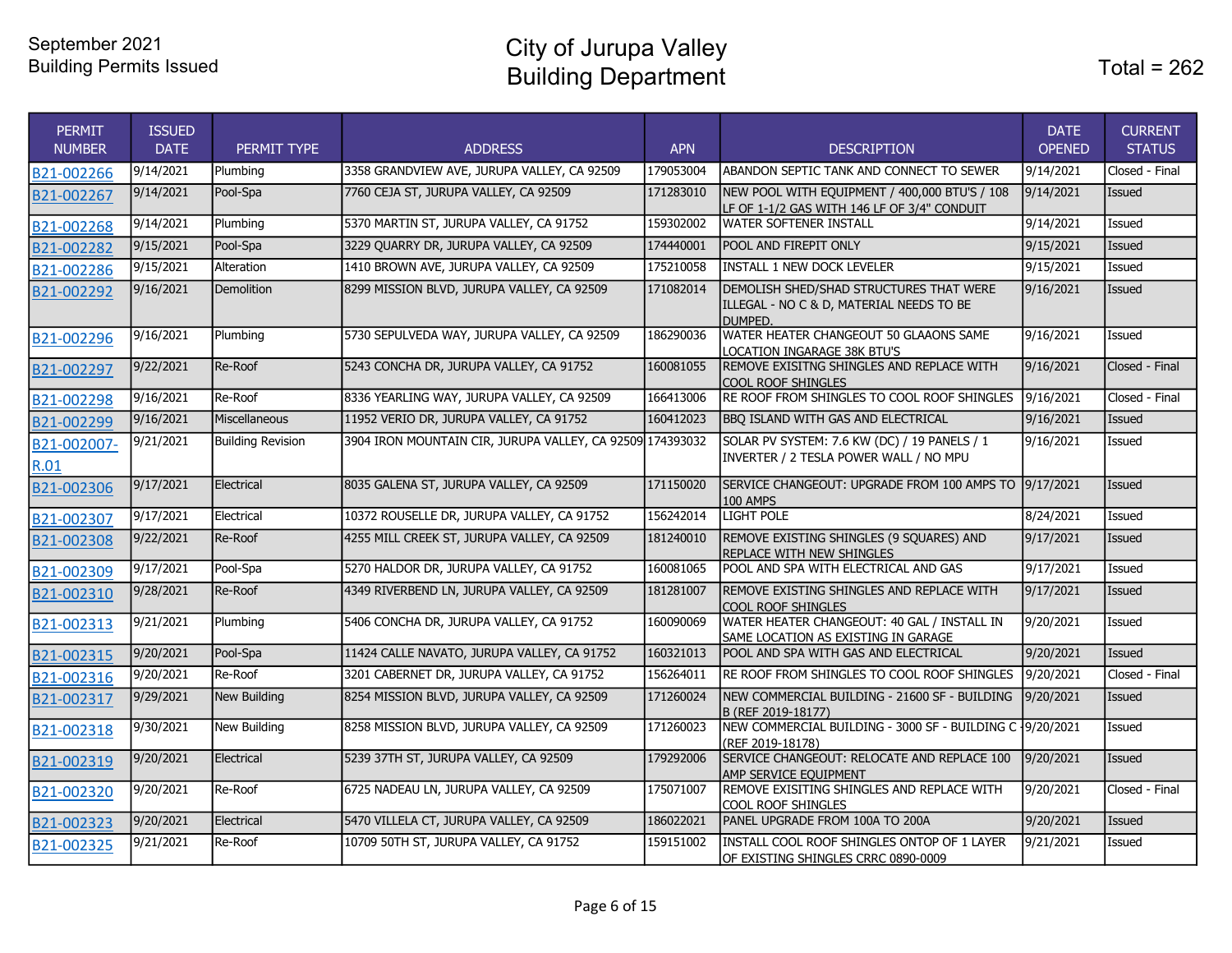City of Jurupa Valley Building Department Total = 262

| <b>PERMIT</b><br><b>NUMBER</b> | <b>ISSUED</b><br><b>DATE</b> | PERMIT TYPE              | <b>ADDRESS</b>                                 | <b>APN</b> | <b>DESCRIPTION</b>                                                                                                                         | <b>DATE</b><br><b>OPENED</b> | <b>CURRENT</b><br><b>STATUS</b> |
|--------------------------------|------------------------------|--------------------------|------------------------------------------------|------------|--------------------------------------------------------------------------------------------------------------------------------------------|------------------------------|---------------------------------|
| B21-002326                     | 9/21/2021                    | Plumbing                 | 9357 BELLEGRAVE AVE, JURUPA VALLEY, CA 92509   | 170270004  | SERVICE CHANGEOUT FOR GAS METER                                                                                                            | 9/21/2021                    | <b>Issued</b>                   |
| B21-002329                     | 9/21/2021                    | Electrical               | 3706 CAMPBELL ST, JURUPA VALLEY, CA 92509      | 173100008  | NEW ELECTRICAL METER / REMODEL & REPAIR<br>SUBJECT TO FIELD INSPECTION                                                                     | 9/21/2021                    | Issued                          |
| B21-002333                     | 9/21/2021                    | Pool-Spa                 | 5664 AVOCET DR, JURUPA VALLEY, CA 91752        | 160410009  | POOL AND SPA WITH ELECTRICAL AND GAS AND<br>POOL EQUIMENT                                                                                  | 9/21/2021                    | Issued                          |
| B21-002334                     | 9/21/2021                    | Pool-Spa                 | 4604 RIDGE POINT WAY, JURUPA VALLEY, CA 92509  | 183500008  | POOL AND SPA WITH GAS AND ELECTRICAL / POOL<br><b>EQUIPMENT</b>                                                                            | 9/21/2021                    | Issued                          |
| B21-002335                     | 9/21/2021                    | Electrical               | 9591 JURUPA RD, JURUPA VALLEY, CA 92509        | 167143010  | SERVICE CHANGEOUT: REPLACE EXISTING 100 AMP<br><b>SERVICE EOUIPMENT</b>                                                                    | 9/21/2021                    | Issued                          |
| B21-002336                     | 9/29/2021                    | Demolition               | 9300 MISSION BLVD, JURUPA VALLEY, CA 92509     | 170270017  | DEMOLISH 2200 SF HOUSE AND 695 SF GARAGE                                                                                                   | 9/21/2021                    | Issued                          |
| B21-002186-<br>R.01            | 9/24/2021                    | <b>Building Revision</b> | 8336 YEARLING WAY, JURUPA VALLEY, CA 92509     | 166413006  | SOLAR PV SYSTEM: 11.7 KW / 34 PANELS / 1<br><b>INVERTER / NO MPU</b>                                                                       | 9/21/2021                    | Issued                          |
| B21-002015-<br>R.01            | 9/23/2021                    | <b>Building Revision</b> | 7414 LAKESIDE DR, JURUPA VALLEY, CA 92509      | 183320017  | SOLAR PV SYSTEM: 14.52 KW / 33 PANELS / 1<br>INVERTER / SERVICE CHANGEOUT: NEW 150 AMP SUB<br>PANEL                                        | $\sqrt{9/21/20}$ 21          | Issued                          |
| B21-001933-<br>R.01            | 9/23/2021                    | <b>Building Revision</b> | 10965 MECHANICS WAY, JURUPA VALLEY, CA 91752   | 161060027  | SOLAR PV SYSTEM; 2.84 KW / 8 PANELS / 1 INVERTER 9/21/2021<br>/ NO MPU                                                                     |                              | Issued                          |
| B21-002008-<br>R.02            | 9/23/2021                    | <b>Building Revision</b> | 4257 BRIGGS ST, JURUPA VALLEY, CA 92509        | 181240063  | SOLAR PV SYSTEM: 4.97 KW / 17 PANELS / 1<br>INVERTER / SERVICE CHANGEOUT: UPGRADE FROM<br>100 AMPS TO 225 AMPS                             | 9/21/2021                    | Issued                          |
| B21-001753-<br>R.01            | 9/23/2021                    | <b>Building Revision</b> | 5700 GREENS DR, JURUPA VALLEY, CA 92509        | 166394002  | SOLAR PV SYSTEM: 12.58 KW / 37 PANELS / 37<br>MICROINVERTERS / (2) BATTERY BACKUPS / NO MPU                                                | 9/21/2021                    | Issued                          |
| B21-002338                     | 9/29/2021                    | Mechanical               | 6072 42ND ST, JURUPA VALLEY, CA 92509          | 182261002  | HVAC CHANGEOUT: 35K BTUS / INSTALLED IN SAME<br>LOCATION AS EXISTING IN FRONT LIVING ROOM                                                  | 9/22/2021                    | Issued                          |
| B21-002339                     | 9/29/2021                    | Mechanical               | 6400 RATHKE DR, JURUPA VALLEY, CA 92509        | 182061004  | HVAC CHANGEOUT: 35K BTUS / INSTALLED IN SAME<br>LOCATION AS EXISTING IN HALLWAY                                                            | 9/22/2021                    | Issued                          |
| B21-002340                     | 9/29/2021                    | Mechanical               | 8975 65TH ST, JURUPA VALLEY, CA 92509          | 163100022  | HVAC CHANGEOUT: REPLACING DUAL WALL HEATER / 9/22/2021<br>50K BTUS / INSTALLED IN SAME LOCATION AS<br><b>EXISTING IN FRONT LIVING ROOM</b> |                              | Issued                          |
| B21-002341                     | 9/29/2021                    | Mechanical               | 4204 WIND STREAM LN, JURUPA VALLEY, CA 92509   | 181253033  | HVAC CHANGEOUT: FAU HEATER ONLY / 70K BTUS /<br>INSTALLED IN SAME LOCATION AS EXISTING IN<br><b>HALLWAY</b>                                | 9/22/2021                    | Issued                          |
| B20-000999-<br>R.01            | 9/24/2021                    | Building Revision        | 6349 RILEY WAY, JURUPA VALLEY, CA 92509        | 186053023  | SOLAR PV SYSTEM: 24 PANEL, 24 MICRO PANELS, 8.28 9/22/2021<br>KW AND 200 AMPS SERVICE UPGRADE                                              |                              | Issued                          |
| B21-002345                     | 9/22/2021                    | Re-Roof                  | 6024 VISTA DEL AGUILA, JURUPA VALLEY, CA 92509 | 185192006  | REMOVE AND INSTALL COOL ROOF SHINGLES<br>CRC#0890-0015B                                                                                    | 9/22/2021                    | Issued                          |
| B21-002346                     | 9/22/2021                    | Plumbing                 | 9041 HASTINGS BLVD, JURUPA VALLEY, CA 92509    | 169032012  | REMOVE AND REPLACE WATER HEATER 40 GALLONS<br>38K BTU'S SAME LOCATION IN GARAGE                                                            | 9/22/2021                    | <b>Issued</b>                   |
| B21-002355                     | 9/23/2021                    | Plumbing                 | 6105 CLAY ST, JURUPA VALLEY, CA 92509          | 163400043  | ADDING 1 NEW HAND SINK IN BACK PREP ROOM.                                                                                                  | 9/23/2021                    | Issued                          |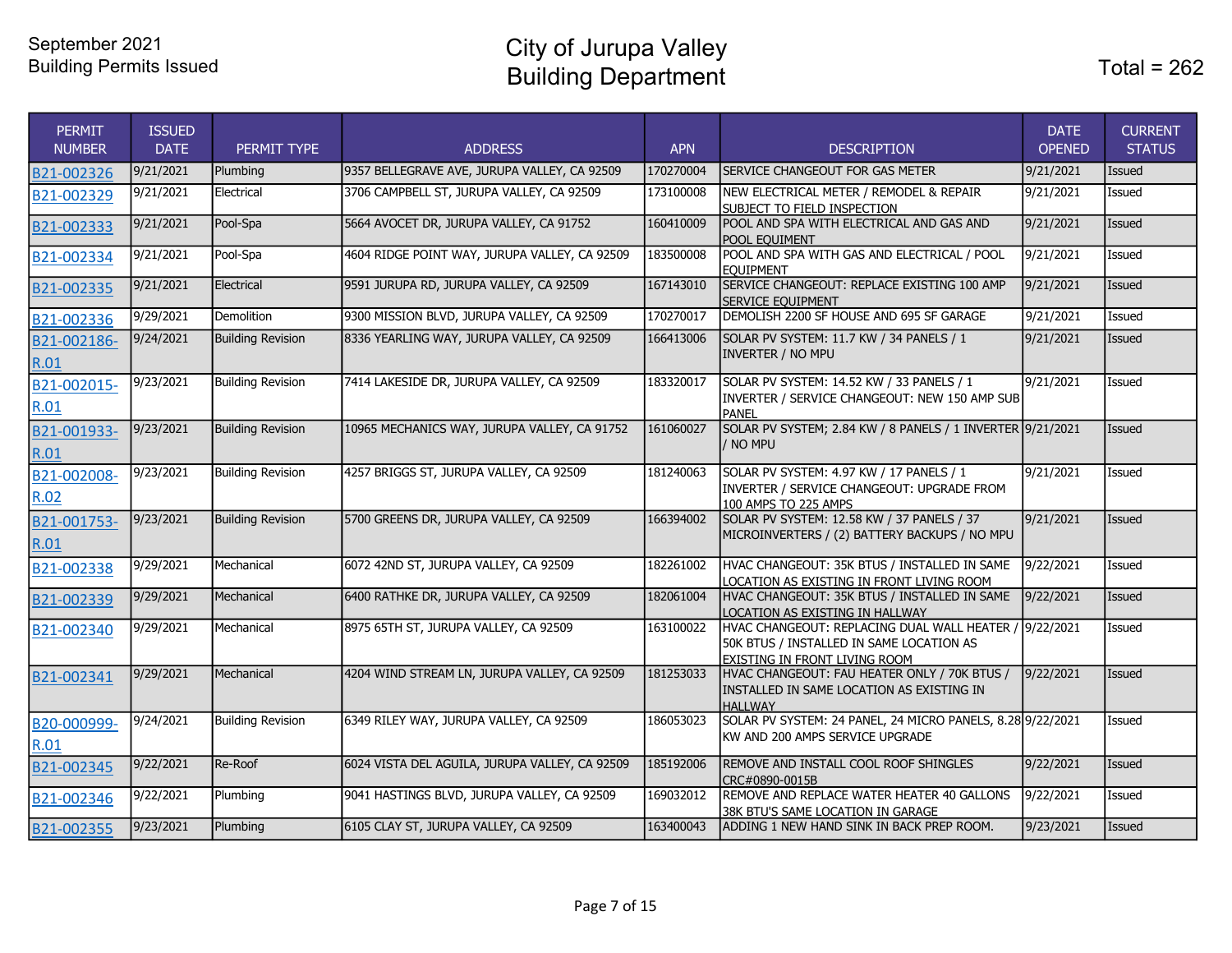| <b>PERMIT</b><br><b>NUMBER</b> | <b>ISSUED</b><br><b>DATE</b> | PERMIT TYPE              | <b>ADDRESS</b>                                                             | <b>APN</b> | <b>DESCRIPTION</b>                                                                                                                                               | <b>DATE</b><br><b>OPENED</b> | <b>CURRENT</b><br><b>STATUS</b> |
|--------------------------------|------------------------------|--------------------------|----------------------------------------------------------------------------|------------|------------------------------------------------------------------------------------------------------------------------------------------------------------------|------------------------------|---------------------------------|
| B21-002356                     | 9/23/2021                    | Electrical               | 1724 CONTAINER CIR, JURUPA VALLEY, CA 92509                                | 175270004  | UNDERGROUND ELECTRICAL FOR NEW<br><b>TRANSFMORMER</b>                                                                                                            | 9/23/2021                    | Issued                          |
| B21-002036-<br>R.01            | 9/27/2021                    | <b>Building Revision</b> | 4772 MOUNT RAINIER ST, JURUPA VALLEY, CA 92509                             | 183364012  | SOLAR PV SYSTEM: 7.1 KW / 20 PANELS / 1 INVERTER 9/23/2021<br>/ MPU 100 AMP TO 125 AMP                                                                           |                              | Issued                          |
| B21-002358                     | 9/23/2021                    | Pool-Spa                 | 11611 PETUNIA CT, JURUPA VALLEY, CA 91752                                  | 160300026  | <b>NEW POOL AND SPA</b>                                                                                                                                          | 9/23/2021                    | Issued                          |
| B21-002360                     | 9/23/2021                    | Electrical               | 4327 TYROLITE ST, #MANUFACTUR, JURUPA VALLEY, 171160006<br><b>CA 92509</b> |            | <b>INSTALL NEW METER / 200A</b>                                                                                                                                  | 9/23/2021                    | Issued                          |
| B21-002361                     | 9/23/2021                    | Re-Roof                  | 4897 MARLATT ST, JURUPA VALLEY, CA 91752                                   | 159121006  | INSTALL COOL ROOF SHINGLES                                                                                                                                       | 9/23/2021                    | Closed - Final                  |
| B21-002362                     | 9/23/2021                    | Re-Roof                  | 4834 CANFIELD CT, JURUPA VALLEY, CA 92509                                  | 166451011  | REROOF COOL ROOF OVER 1 EXISTING LAYER OF<br><b>SHINGLES</b>                                                                                                     | 9/23/2021                    | Closed - Final                  |
| B21-000769-<br><b>R.03</b>     | 9/29/2021                    | <b>Building Revision</b> | 12037 MALACHITE CT, JURUPA VALLEY, CA 91752                                | 152612027  | SOLAR PV SYSTEM: 11.22KW DC / 33 PANELS / 2<br>INVERTERS / 40.5KWH ENERGY STORAGE SYSTEM                                                                         | 9/24/2021                    | <b>Issued</b>                   |
| B21-002370                     | 9/24/2021                    | Plumbing                 | 6280 MISSION BLVD, #105, JURUPA VALLEY, CA<br>92509                        | 182032007  | WATER HEATER CHANGEOUT 50 GALLONS / GAS TEST 9/24/2021                                                                                                           |                              | Issued                          |
| B21-002376                     | 9/27/2021                    | Re-Roof                  | 11545 HUMBER DR, JURUPA VALLEY, CA 91752                                   | 160111028  | INSTALL COOL ROOF SHINGLES ONTOP OF 1 LAYER<br>OF EXISTING SHINGLES                                                                                              | 9/27/2021                    | Closed - Final                  |
| B21-002377                     | 9/27/2021                    | Electrical               | 10442 58TH ST, JURUPA VALLEY, CA 91752                                     | 161162012  | SERVICE CHANGEOUT: UPGRADE FROM 100 AMPS TO 9/27/2021<br><b>200 AMPS</b>                                                                                         |                              | Closed - Final                  |
| B21-002381                     | 9/29/2021                    | Plumbing                 | 7663 LIPPIZAN DR, JURUPA VALLEY, CA 92509                                  | 185262001  | WATER HEATER CHANGEOUT: REMOVE AND REPLACE 9/28/2021<br>TANKLESS WATER HEATER / LOCATED IN SAME<br>LOCATION AS EXISTING IN GARAGE                                |                              | Issued                          |
| B21-002382                     | 9/28/2021                    | Re-Roof                  | 9006 63RD ST, JURUPA VALLEY, CA 92509                                      | 163070011  | REMOVE EXISITNG SHINGLES AND REPLACE WITH<br>COOL ROOF SHINGLES                                                                                                  | 9/28/2021                    | Issued                          |
| B21-002383                     | 9/28/2021                    | Electrical               | 5741 AVENUE JUAN BAUTISTA, JURUPA VALLEY, CA<br>92509                      | 186152018  | <b>INSTALL EV CHARGER</b>                                                                                                                                        | 9/28/2021                    | <b>Issued</b>                   |
| B21-002384                     | 9/29/2021                    | Plumbing                 | 4821 HOT CREEK RD, JURUPA VALLEY, CA 92509                                 | 160421001  | WATER HEATER CHANGEOUT: REPLACE EXISTING<br>TANKLESS WATER HEATER WITH NEW TANKLESS<br>WATER HEATER / INSTALLED IN SAME LOCATION AS<br><b>EXISTING IN GARAGE</b> | 9/28/2021                    | <b>Issued</b>                   |
| B21-002389                     | 9/29/2021                    | Re-Roof                  | 4466 PEDLEY RD, JURUPA VALLEY, CA 92509                                    | 169203003  | <b>INSTALL COOL ROOF SHINGLES</b>                                                                                                                                | 9/29/2021                    | Issued                          |
| B21-002391                     | 9/29/2021                    | Plumbing                 | 6557 ASA WAY, JURUPA VALLEY, CA 92509                                      | 182383002  | WATER HEATER CHANGEOUT 40 GALLONS SAME<br><b>LOACTION IN GARAGE</b>                                                                                              | 9/29/2021                    | Issued                          |
| B21-002395                     | 9/29/2021                    | Electrical               | 8620 45TH ST, JURUPA VALLEY, CA 92509                                      | 169203021  | SERVICE CHANGEOUT: 100 UPGRADE FROM 200 AMPS 9/29/2021<br>TO AMPS                                                                                                |                              | Issued                          |
| B21-002396                     | 9/30/2021                    | Electrical               | 9681 52ND ST, JURUPA VALLEY, CA 92509                                      | 167190034  | SERVICE CHANGEOUT: REPLACE 100 AMP SERVICE<br>EOUIPMENT AND REPLACE WEATHER HEAD                                                                                 | 9/30/2021                    | Closed - Final                  |
| B21-002397                     | 9/30/2021                    | Plumbing                 | 4546 PRAIRIE VIEW DR, JURUPA VALLEY, CA 92509                              | 171250006  | INSTALL 30 LNFT OF 4" ABS & ABANDON SEPTIC TANK 9/30/2021                                                                                                        |                              | Issued                          |
| B21-002398                     | 9/30/2021                    | Plumbing                 | 3645 ROSELLE PL, JURUPA VALLEY, CA 92509                                   | 177122021  | REPIPE ENTIRE HOME WITH PEX                                                                                                                                      | 9/30/2021                    | Issued                          |
| B21-002401                     | 9/30/2021                    | Plumbing                 | 4757 MARRIETA ST, JURUPA VALLEY, CA 91752                                  | 160392037  | SPECIAL INSPECTION: REMOVAL OF UNPERMITTED<br><b>GAS LINE</b>                                                                                                    | 9/30/2021                    | Issued                          |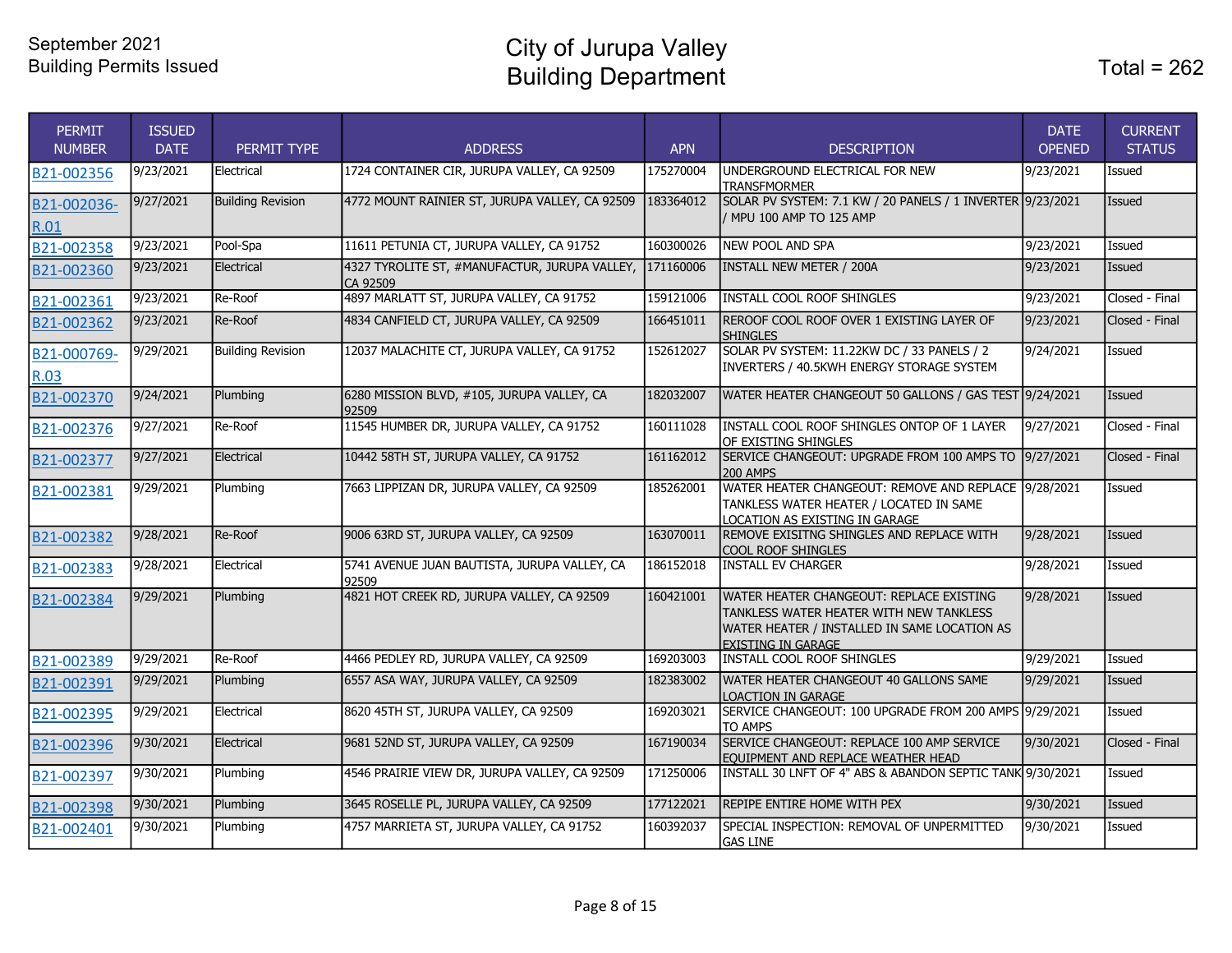City of Jurupa Valley Building Department

| <b>PERMIT</b><br><b>NUMBER</b> | <b>ISSUED</b><br><b>DATE</b> | PERMIT TYPE  | <b>ADDRESS</b>                                                      | <b>APN</b> | <b>DESCRIPTION</b>                                                                                             | <b>DATE</b><br><b>OPENED</b> | <b>CURRENT</b><br><b>STATUS</b> |
|--------------------------------|------------------------------|--------------|---------------------------------------------------------------------|------------|----------------------------------------------------------------------------------------------------------------|------------------------------|---------------------------------|
| B21-002406                     | 9/30/2021                    | Plumbing     | 11585 ARGUELLO DR, JURUPA VALLEY, CA 91752                          | 160182004  | <b>REPAIR 4" CLEANOUT</b>                                                                                      | 9/30/2021                    | <b>Issued</b>                   |
| B21-002408                     | 9/30/2021                    | Pool-Spa     | 4757 SNAP DRAGON ST, JURUPA VALLEY, CA 91752                        | 160301007  | POOL AND SPA WITH EQUIPMENT                                                                                    | 9/30/2021                    | Issued                          |
| B20-000999                     | 9/24/2021                    | Solar PV     | 6349 RILEY WAY, JURUPA VALLEY, CA 92509                             | 186053023  | SOLAR PV SYSTEM: 24 PANEL, 24 MICRO PANELS, 10.2 7/1/2020<br>KW DC AND 200 AMPS SERVICE UPGRADE                |                              | Issued                          |
| B21-000221                     | 9/15/2021                    | Fence Permit | 11032 CANTU GALLEANO RANCH RD, JURUPA VALLEY, 156350025<br>CA 91752 |            | SITE WALL/RETAINING WALL/TRASH<br>ENC/FENCES/GATES/LIGHT POLE BASE HORIZON<br><b>BUSINESS PARK</b>             | 2/3/2021                     | <b>Issued</b>                   |
| B21-000754                     | 9/21/2021                    | Fence Permit | 2655 RUBIDOUX BLVD, JURUPA VALLEY, CA 92509                         | 178140010  | TRASH ENCLOSURE AND BLOCK WALLS                                                                                | 4/5/2021                     | Issued                          |
| B21-001670                     | 9/17/2021                    | Solar PV     | 8510 RED MESA DR, JURUPA VALLEY, CA 92509                           | 171101053  | SOLAR PV SYSTEM / 9.280 KW DC / 29 PANELS /<br>INVERTER / PANEL UPGRADE FROM 100 A TO 400A                     | 7/7/2021                     | Issued                          |
| B21-001726                     | 9/9/2021                     | Solar PV     | 3116 MINARET CT, JURUPA VALLEY, CA 92509                            | 000000002  | SOLAR PV SYSTEM - 3.06 KW / 9 MODULES / 9<br>INVERTERS - REFERENCE MASTER SOLAR B20-000465                     | 7/12/2021                    | Closed - Final                  |
| B21-001789                     | 9/14/2021                    | Fence Permit | 2277 LOVELAND DR, JURUPA VALLEY, CA 92509                           | 175062007  | 186 LF X 4-6 FT TALL RETAINING WALL                                                                            | 7/19/2021                    | Issued                          |
| B21-001957                     | 9/3/2021                     | Solar PV     | 12047 MALACHITE CT, JURUPA VALLEY, CA 91752                         | 152612026  | SOLAR PV SYSTEM: 3.55 KW / 10 PANELS / 10<br>MICROINVERTERS / NO MPU                                           | 8/6/2021                     | Closed - Final                  |
| B21-002029                     | 9/8/2021                     | Solar PV     | 5870 SKY MEADOW ST, JURUPA VALLEY, CA 92509                         | 181263003  | SOLAR PV SYSTEM: 3.91 KW / 11 PANELS / 1<br>INVERTER / NO MPU                                                  | 8/13/2021                    | <b>Issued</b>                   |
| B21-002048                     | 9/13/2021                    | Solar PV     | 11990 MEANDER WAY, JURUPA VALLEY, CA 91752                          | 157300035  | SOLAR PV SYSTEM: 3.5 KW / 10 PANELS / 10<br>MICROINVERTERS / NO MPU                                            | 8/17/2021                    | <b>Issued</b>                   |
| B21-002049                     | 9/13/2021                    | Solar PV     | 6977 JETTY CT, JURUPA VALLEY, CA 91752                              | 157290060  | SOLAR PV SYSTEM: 5.25 KW / 15 PANELS / 15<br>MICROINVERTERS / NO MPU                                           | 8/17/2021                    | Issued                          |
| B21-002052                     | 9/2/2021                     | Solar PV     | 5004 CASTLE PINE CT, JURUPA VALLEY, CA 92509                        | 166602009  | SOLAR PV SYSTEM: 6.035 KW / 17 PANELS / 1<br><b>INVERTER / NO MPU</b>                                          | 8/18/2021                    | Issued                          |
| B21-002076                     | 9/13/2021                    | Solar PV     | 6804 RANGELEY WAY, JURUPA VALLEY, CA 91752                          | 157330001  | SOLAR PV SYSTEM: 6.65 KW / 19 PANELS / 19<br>MICROINVERTERS / NO MPU                                           | 8/19/2021                    | Issued                          |
| B21-002090                     | 9/13/2021                    | Solar PV     | 6822 RIVANNA WAY, JURUPA VALLEY, CA 91752                           | 157331012  | SOLAR PV SYSTEM: 10.5 KW / 30 PANELS / 30<br>MICROINVERTERS / NO MPU                                           | 8/23/2021                    | <b>Issued</b>                   |
| B21-002097                     | 9/2/2021                     | Solar PV     | 4386 PROPELLER CT, JURUPA VALLEY, CA 92509                          | 181391019  | SOLAR PV SYSTEM: 8.40 KW / 24 PANELS / 1<br>INVERTER / NO MPU                                                  | 8/23/2021                    | Closed - Final                  |
| B21-002100                     | 9/8/2021                     | Solar PV     | 5713 BIRCHWOOD DR, JURUPA VALLEY, CA 92509                          | 166630028  | SOLAR PV SYSTEM: 7.35 KW / 21 PANELS / 1<br>INVERTER / BATTERY BACKUP / NO MPU                                 | 8/24/2021                    | <b>Issued</b>                   |
| B21-002103                     | 9/13/2021                    | Solar PV     | 6995 LAGOON CT, JURUPA VALLEY, CA 91752                             | 157280011  | SOLAR PV SYSTEM: 3.15 KW / 9 PANELS / 9<br>MICROINVERTERS / NO MPU                                             | 8/24/2021                    | Issued                          |
| B21-002113                     | 9/1/2021                     | Solar PV     | 5199 HOLSTEIN ST, JURUPA VALLEY, CA 92509                           | 181324030  | SOLAR PV SYSTEM: 7.92 KW / 24 PANELS / 1<br>INVERTER / SERVICE CHANGEOUT: UPGRADE FROM<br>100 AMPS TO 225 AMPS | 8/25/2021                    | <b>Issued</b>                   |
| B21-002118                     | 9/15/2021                    | Solar PV     | 6540 JEWEL ST, JURUPA VALLEY, CA 92509                              | 183463001  | SOLAR PV SYSTEM: 7.5 KW / 20 PANELS / 20<br>MICROINVERTERS / NO MPU                                            | 8/25/2021                    | Issued                          |
| B21-002119                     | 9/2/2021                     | Solar PV     | 4821 CANFIELD CT, JURUPA VALLEY, CA 92509                           | 166451007  | SOLAR PV SYSTEM: 8 KW / 20 PANELS / 1 INVERTER / 8/25/2021<br>NO MPU                                           |                              | <b>Issued</b>                   |
| B21-002121                     | 9/2/2021                     | Solar PV     | 11461 CORTE ACALANES, JURUPA VALLEY, CA 91752                       | 160342019  | SOLAR PV SYSTEM: 8.5 KW / 20 PANELS / 1 INVERTER 8/26/2021<br>/ 13.5KW BATTERY BACKUP                          |                              | Closed - Final                  |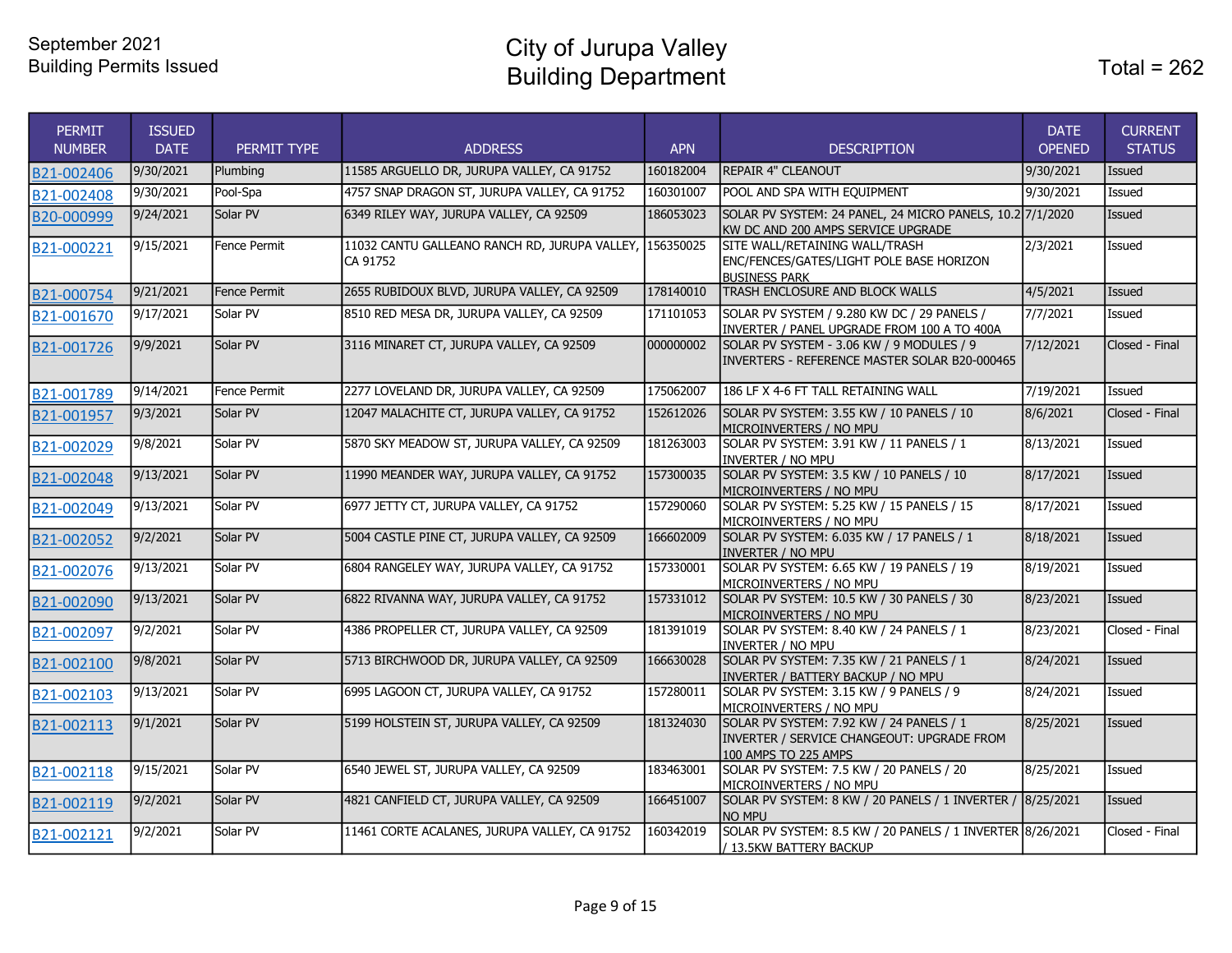City of Jurupa Valley Building Department

| <b>PERMIT</b><br><b>NUMBER</b> | <b>ISSUED</b><br><b>DATE</b> | PERMIT TYPE | <b>ADDRESS</b>                                | <b>APN</b> | <b>DESCRIPTION</b>                                                                                                        | <b>DATE</b><br><b>OPENED</b> | <b>CURRENT</b><br><b>STATUS</b> |
|--------------------------------|------------------------------|-------------|-----------------------------------------------|------------|---------------------------------------------------------------------------------------------------------------------------|------------------------------|---------------------------------|
| B21-002124                     | 9/2/2021                     | Solar PV    | 6405 DANA AVE, JURUPA VALLEY, CA 91752        | 157052002  | SOLAR PV SYSTEM: 9.24 KW (DC) / 21 PANELS / 1<br>INVERTER SERVICE CHANGEOUT: UPGRADE FROM 100<br><b>IAMPS TO 225 AMPS</b> | 8/26/2021                    | Issued                          |
| B21-002125                     | 9/2/2021                     | Solar PV    | 9548 JURUPA RD, JURUPA VALLEY, CA 92509       | 167182010  | SOLAR PV SYSTEM: 4.615 KW (DC) / 13 PANELS / 1<br><b>INVERTER NO SERVICE CHANGEOUT</b>                                    | 8/26/2021                    | Closed - Final                  |
| B21-002127                     | 9/27/2021                    | Solar PV    | 9941 WOODBRIDGE LN, JURUPA VALLEY, CA 92509   | 167343015  | SOLAR PV SYSTEM: 4.07 KW / 11 PANELS / 1<br>IINVERTER / NO MPU                                                            | 8/26/2021                    | Issued                          |
| B21-002129                     | 9/2/2021                     | Solar PV    | 6026 MORAGA AVE, JURUPA VALLEY, CA 92509      | 185193004  | SOLAR PV SYSTEM: 4.2 KW (DC) / 12 PANELS / 1<br><b>INVERTER</b>                                                           | 8/27/2021                    | Closed - Final                  |
| B21-002131                     | 9/20/2021                    | Solar PV    | 11405 GEYSER DR, JURUPA VALLEY, CA 91752      | 160112022  | SOLAR PV SYSTEM: 7.875 KW / 21 PANELS / 21<br>MICROINVERTERS / NO MPU                                                     | 8/27/2021                    | Issued                          |
| B21-002133                     | 9/17/2021                    | Solar PV    | 9949 WILLOWBROOK RD, JURUPA VALLEY, CA 92509  | 167381010  | SOLAR PV SYSTEM: 3.55 KW / 10 PANELS / 1<br><b>INVERTER / NO MPU</b>                                                      | 8/27/2021                    | Issued                          |
| B21-002148                     | 9/2/2021                     | Solar PV    | 4614 VIAGGIO CIR, JURUPA VALLEY, CA 92509     | 183530013  | SOLAR PV SYSTEM: 10.54 KW (DC) / 31 PANELS / 31<br>Imicroinverter no mpu                                                  | 8/31/2021                    | Closed - Final                  |
| B21-002151                     | 9/29/2021                    | Solar PV    | 11875 SANDERLING WAY, JURUPA VALLEY, CA 91752 | 160412041  | SOLAR PV SYSTEM: 7.27 KW / 19 PANELS / 1<br>INVERTER / NO MPU                                                             | 8/31/2021                    | Issued                          |
| B21-002152                     | 9/23/2021                    | Solar PV    | 5789 QUIROZ DR, JURUPA VALLEY, CA 92509       | 166282002  | SOLAR PV SYSTEM: 6.12 KW / 17 PANELS / 1<br>INVERTER / SERVICE CHANGEOUT: UPGRADE FROM<br>125 AMPS TO 225 AMPS            | 8/31/2021                    | Issued                          |
| B21-002156                     | 9/22/2021                    | Solar PV    | 3064 MAMMOTH AVE, JURUPA VALLEY, CA 92509     | 000000002  | SOLAR PV SYSTEM - 3.8 KW, 10 MODULES, 10<br>INVERTERS - REFERENCE MASTER SOLAR PLAN CHECK<br>B20-000464                   | 9/1/2021                     | Issued                          |
| B21-002157                     | 9/22/2021                    | Solar PV    | 3072 MAMMOTH AVE, JURUPA VALLEY, CA 92509     | 000000002  | SOLAR PV SYSTEM - 3.42 KW, 9 MODULES, 9<br>INVERTERS - REFERENCE MASTER SOLAR B20-000464                                  | 9/1/2021                     | Issued                          |
| B21-002158                     | 9/22/2021                    | Solar PV    | 3080 MAMMOTH AVE, JURUPA VALLEY, CA 92509     | 000000002  | SOLAR PV SYSTEM - 3.8 KW, 10 MODULES, 10<br>INVERTERS - REFERENCE MASTER SOLAR B20-000464                                 | 9/1/2021                     | <b>Issued</b>                   |
| B21-002159                     | 9/22/2021                    | Solar PV    | 3088 MAMMOTH AVE, JURUPA VALLEY, CA 92509     | 000000002  | SOLAR PV SYSTEM - 3.8 KW, 10 MODULES, 10<br>INVERTERS - REFERENCE MASTER SOLAR B20-000464                                 | 9/1/2021                     | Issued                          |
| B21-002160                     | 9/22/2021                    | Solar PV    | 3096 MAMMOTH AVE, JURUPA VALLEY, CA 92509     | 000000002  | SOLAR PV SYSTEM - 3.8 KW, 10 MODULES, 10<br>INVERTERS - REFERENCE MASTER SOLAR B20-000464                                 | 9/1/2021                     | Issued                          |
| B21-002161                     | 9/22/2021                    | Solar PV    | 3087 MAMMOTH AVE, JURUPA VALLEY, CA 92509     | 000000002  | SOLAR PV SYSTEM - 3.8 KW - 10 MODULES, 10<br>INVERTERS - REFERENCE MASTER SOLAR B20-000464                                | 9/1/2021                     | Issued                          |
| B21-002162                     | 9/22/2021                    | Solar PV    | 3079 MAMMOTH AVE, JURUPA VALLEY, CA 92509     | 000000002  | SOLAR PV SYSTEM - 3.42 KW, 9 MODULES, 9<br>INVERTERS - REFERENCE MASTER SOLAR B20-000464                                  | 9/1/2021                     | Issued                          |
| B21-002163                     | 9/22/2021                    | Solar PV    | 3071 MAMMOTH AVE, JURUPA VALLEY, CA 92509     | 000000002  | SOLAR PV SYSTEM - 3.8 KW, 10 MODULES, 10<br>IINVERTERS - REFERENCE MASTER SOLAR B20-000464                                | 9/1/2021                     | Finaled                         |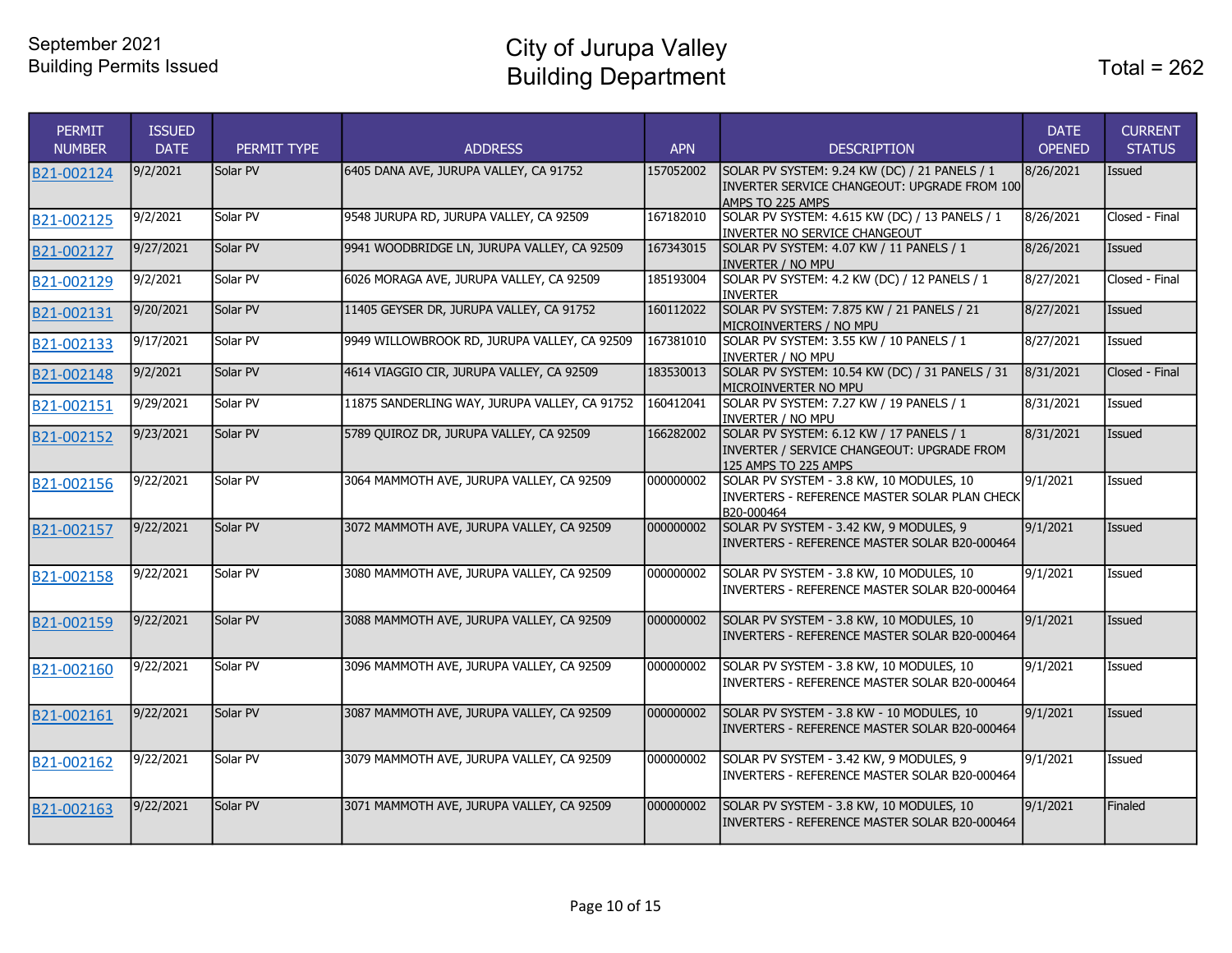| <b>PERMIT</b><br><b>NUMBER</b> | <b>ISSUED</b><br><b>DATE</b> | PERMIT TYPE | <b>ADDRESS</b>                                     | <b>APN</b> | <b>DESCRIPTION</b>                                                                          | <b>DATE</b><br><b>OPENED</b> | <b>CURRENT</b><br><b>STATUS</b> |
|--------------------------------|------------------------------|-------------|----------------------------------------------------|------------|---------------------------------------------------------------------------------------------|------------------------------|---------------------------------|
| B21-002164                     | 9/22/2021                    | Solar PV    | 3063 MAMMOTH AVE, JURUPA VALLEY, CA 92509          | 000000002  | SOLAR PV SYSTEM - 3.8 KW, 10 MODULES, 10<br>INVERTERS - REFERENCE MASTER SOLAR B20-000464   | 9/1/2021                     | Issued                          |
| B21-002165                     | 9/22/2021                    | Solar PV    | 6490 BIG BEND WAY, JURUPA VALLEY, CA 92509         | 000000002  | SOLAR PV SYSTEM - 3.42 KW, 9 MODULES, 9<br>INVERTERS - REFERENCE MASTER SOLAR B20-000465    | 9/1/2021                     | Issued                          |
| B21-002166                     | 9/22/2021                    | Solar PV    | 6486 BIG BEND WAY, JURUPA VALLEY, CA 92509         | 000000002  | SOLAR PV SYSTEM - 3.42 KW, 9 MODULES, 9<br>INVERTERS - REFERENCE MASTER SOLAR B20-000465    | 9/1/2021                     | Issued                          |
| B21-002167                     | 9/22/2021                    | Solar PV    | 6482 BIG BEND WAY, JURUPA VALLEY, CA 92509         | 000000002  | SOLAR PV SYSTEM - 3.42 KW, 9 MODULES, 9<br>INVERTERS - REFERENCE MASTER SOLAR B20-000465    | 9/1/2021                     | Issued                          |
| B21-002168                     | 9/22/2021                    | Solar PV    | 6474 BIG BEND WAY, JURUPA VALLEY, CA 92509         | 000000002  | SOLAR PV SYSTEM - 3.8 KW, 10 MODULES, 10<br>INVERTERS - REFERENCE MASTER SOLAR B20-000465   | 9/1/2021                     | Issued                          |
| B21-002169                     | 9/22/2021                    | Solar PV    | 6473 BIG BEND WAY, JURUPA VALLEY, CA 92509         | 000000002  | SOLAR PV SYSTEM - 3.42 KW, 9 MODULES, 9<br>INVERTERS - REFERENCE MASTER SOLAR B20-000465    | 9/1/2021                     | Issued                          |
| B21-002170                     | 9/22/2021                    | Solar PV    | 6481 BIG BEND WAY, JURUPA VALLEY, CA 92509         | 000000002  | SOLAR PV SYSTEM - 3.42 KW, 9 MODULES, 9<br>INVERTERS - REFERENCE MASTER SOLAR B20-000465    | 9/1/2021                     | Issued                          |
| B21-002171                     | 9/22/2021                    | Solar PV    | 6489 BIG BEND WAY, JURUPA VALLEY, CA 92509         | 000000002  | SOLAR PV SYSTEM - 3.42 KW, 9 MODULES, 9<br>INVERTERS - REFERENCE MASTER SOLAR B20-000465    | 9/1/2021                     | Issued                          |
| B21-002172                     | 9/22/2021                    | Solar PV    | 6497 BIG BEND WAY, JURUPA VALLEY, CA 92509         | 000000002  | SOLAR PV SYSTEM - 3.8 KW, 10 MODULES, 10<br>INVERTERS - REFERENCE MASTER SOLAR B20-000465   | 9/1/2021                     | Issued                          |
| B21-002173                     | 9/22/2021                    | Solar PV    | 6410 JUNE MOUNTAIN WAY, JURUPA VALLEY, CA<br>92509 | 000000002  | SOLAR PV SYSTEM - 5.32 KW, 14 MODULES, 14<br>INVERTERS - REFERENCE MASTER SOLAR B20-000466  | 9/1/2021                     | Issued                          |
| B21-002174                     | 9/22/2021                    | Solar PV    | 6402 JUNE MOUNTAIN WAY, JURUPA VALLEY, CA<br>92509 | 000000002  | SOLAR PV SYSTEM - 4.18 KW, 11 MODULES, 11<br>INVERTERS - REFERENCE MASTER SOLAR B20-000466  | 9/1/2021                     | Issued                          |
| B21-002175                     | 9/22/2021                    | Solar PV    | 6394 JUNE MOUNTAIN WAY, JURUPA VALLEY, CA<br>92509 | 000000002  | SOLAR PV SYSTEM - 5.32 KW, 14 MODULES, 14<br>IINVERTERS - REFERENCE MASTER SOLAR B20-000466 | 9/1/2021                     | Issued                          |
| B21-002176                     | 9/22/2021                    | Solar PV    | 6386 JUNE MOUNTAIN WAY, JURUPA VALLEY, CA<br>92509 | 000000002  | SOLAR PV SYSTEM - 4.18 KW, 11 MODULES, 11<br>IINVERTERS - REFERENCE MASTER SOLAR B20-000466 | 9/1/2021                     | Issued                          |
| B21-002177                     | 9/22/2021                    | Solar PV    | 6385 JUNE MOUNTAIN WAY, JURUPA VALLEY, CA<br>92509 | 000000002  | SOLAR PV SYSTEM - 5.32 KW, 14 MODULES, 14<br>INVERTERS - REFERENCE MASTER SOLAR B20-000466  | 9/1/2021                     | Issued                          |
| B21-002178                     | 9/22/2021                    | Solar PV    | 6393 JUNE MOUNTAIN WAY, JURUPA VALLEY, CA<br>92509 | 000000002  | Solar PV System - 4.18 KW, 11 Modules, 11<br>INVERTERS - REFERENCE MASTER SOLAR B20-000466  | 9/1/2021                     | Issued                          |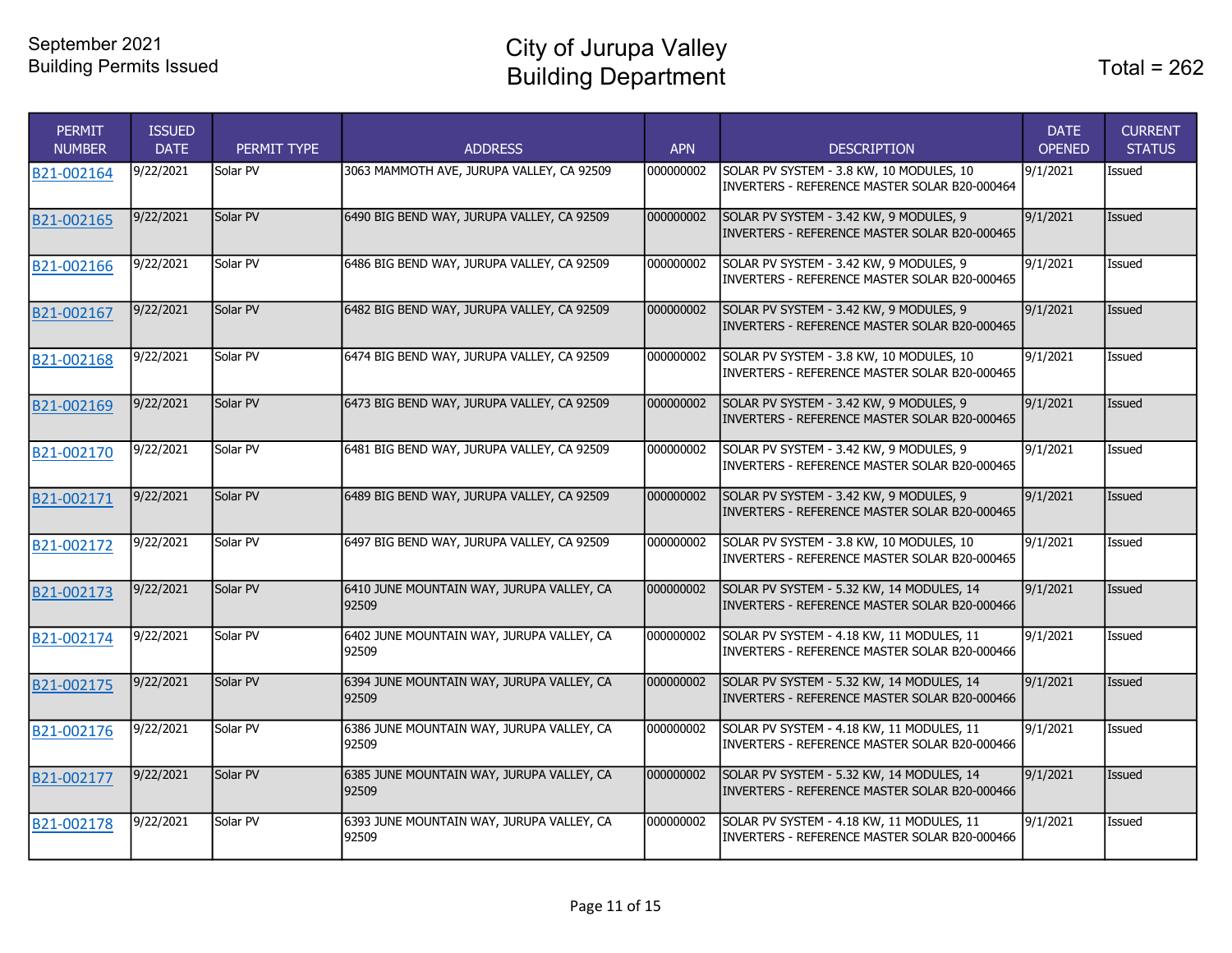| PERMIT<br><b>NUMBER</b> | <b>ISSUED</b><br><b>DATE</b> | PERMIT TYPE         | <b>ADDRESS</b>                                     | <b>APN</b> | <b>DESCRIPTION</b>                                                                                                                                                                           | <b>DATE</b><br><b>OPENED</b> | <b>CURRENT</b><br><b>STATUS</b> |
|-------------------------|------------------------------|---------------------|----------------------------------------------------|------------|----------------------------------------------------------------------------------------------------------------------------------------------------------------------------------------------|------------------------------|---------------------------------|
| B21-002179              | 9/22/2021                    | Solar PV            | 6401 JUNE MOUNTAIN WAY, JURUPA VALLEY, CA          | 000000002  | SOLAR PV SYSTEM - 3.42 KW, 9 MODULES, 9<br>INVERTERS - REFERENCE MASTER SOLAR B20-000466                                                                                                     | 9/1/2021                     | Issued                          |
| B21-002180              | 9/22/2021                    | Solar PV            | 6409 JUNE MOUNTAIN WAY, JURUPA VALLEY, CA<br>92509 | 000000002  | SOLAR PV SYSTEM - 5.32 KW, 14 MODULES, 14<br>INVERTERS - REFERENCE MASTER SOLAR PLAN CHECK<br>B20-000466                                                                                     | 9/1/2021                     | Issued                          |
| B21-002184              | 9/8/2021                     | Solar PV            | 4119 PYRITE ST, JURUPA VALLEY, CA 92509            | 171082005  | SOLAR PV SYSTEM: 12.25 KW / 35 PANELS / 1<br>INVERTER / SERVICE CHANGEOUT: UPGRADE FROM<br>100 AMPS TO 225 AMPS                                                                              | 9/1/2021                     | Issued                          |
| B21-002186              | 9/24/2021                    | Solar PV            | 8336 YEARLING WAY, JURUPA VALLEY, CA 92509         | 166413006  | SOLAR PV SYSTEM: 11.05 KW DC / 34 PANELS / 1<br><b>INVERTER / NO MPU</b>                                                                                                                     | 9/2/2021                     | Issued                          |
| B21-002195              | 9/24/2021                    | Solar PV            | 11180 SKY COUNTRY DR, JURUPA VALLEY, CA 91752      | 160172036  | SOLAR PV SYSTEM: 7.125 KW / 19 PANELS / 1<br><b>INVERTER / NO MPU</b>                                                                                                                        | 9/3/2021                     | Issued                          |
| B21-002197              | 9/3/2021                     | Fence Permit        | 7441 SUNDANCE DR, JURUPA VALLEY, CA 92509          | 183270015  | 6' TALL BLOCK WALL 165' LONG. 6' TALL RETAINING<br>WALL 50' LONG PER CITY SPECS                                                                                                              | 9/3/2021                     | Issued                          |
| B21-002207              | 9/30/2021                    | Solar PV            | 4777 MAGNUM WAY, JURUPA VALLEY, CA 91752           | 160450020  | SOLAR PV SYSTEM: 7.7 KW / 22 PANELS / 22<br>MICROINVERTER / NO MPU                                                                                                                           | 9/7/2021                     | Issued                          |
| B21-002217              | 9/13/2021                    | Solar PV            | 12532 BERYL WAY, JURUPA VALLEY, CA 92509           | 174400002  | SOLAR PV SYSTEM - 10.500 KW DC / 30 PANELS / 30<br>MICROINVERTERS / NO MPU                                                                                                                   | 9/7/2021                     | Closed - Final                  |
| B21-002218              | 9/13/2021                    | Solar PV            | 5821 EMERY ST, JURUPA VALLEY, CA 92509             | 186121008  | SOLAR PV SYSTEM - 5.60 KW DC / 16 PANELS / 1<br><b>INVERTER / NO MPU</b>                                                                                                                     | 9/7/2021                     | <b>Issued</b>                   |
| B21-002220              | 9/14/2021                    | Solar PV            | 5923 WINNCLIFF DR, JURUPA VALLEY, CA 92509         | 185381044  | SOLAR PV SYSTEM: 7.8 KW / 24 PANELS / 24<br>MICROINVERTERS / NO MPU                                                                                                                          | 9/7/2021                     | Closed - Final                  |
| B21-002222              | 9/29/2021                    | Solar PV            | 5887 PARAMOUNT DR, JURUPA VALLEY, CA 92509         | 177191015  | SOLAR PV SYSTEM: 8.16 KW / 23 PANELS / 1<br>INVERTER / SERVICE CHANGEOUT: UPGRADE FROM<br>125 AMPS TO 225 AMPS                                                                               | 9/8/2021                     | Issued                          |
| B21-002223              | 9/14/2021                    | Solar PV            | 11858 AMETHYST CT, JURUPA VALLEY, CA 91752         | 152380010  | SOLAR PV SYSTEM: 17 KW / 40 PANELS / 2<br>INVERTERS / 27KW BATTERY BACKUP / NO MPU                                                                                                           | 9/8/2021                     | Issued                          |
| B21-002224              | 9/8/2021                     | Fence Permit        | 6280 CLAY ST, JURUPA VALLEY, CA 92509              | 163400030  | ATTACH 290 LF OF 2' OF WROUGHT IRON FENCE ON<br>TOP OF 6FT TALL BLOCK WALL                                                                                                                   | 9/8/2021                     | Issued                          |
| B21-002226              | 9/8/2021                     | <b>Fence Permit</b> | 5134 CEDAR ST, JURUPA VALLEY, CA 92509             | 167241001  | BLOCK WALL / FREE STANDING 135 LNFT PER CITY<br><b>STANDARD</b>                                                                                                                              | 9/8/2021                     | Closed - Final                  |
| B21-002249              | 9/10/2021                    | Fence Permit        | 2228 FLEETWOOD DR, JURUPA VALLEY, CA 92509         | 178350029  | 250 LF OF 6 FTTALL WROUGHT IRON / 342 LF OF 6'<br>TALL WROUGHT IRON ATOP OF 2'-4' OF RETAINING<br>WALL AT GRADE / 250 LF OF 6' TALL WROUGHT IRON<br>ATOP OF 2'-4' OF RETAINING WALL AT GRADE | 9/10/2021                    | Issued                          |
| B21-002250              | 9/10/2021                    | Sign - Permanent    | 8920 LIMONITE AVE, JURUPA VALLEY, CA 92509         | 163041008  | PERMANENT SIGN / WITH ELECTRICAL                                                                                                                                                             | 9/10/2021                    | Issued                          |
| B21-002251              | 9/30/2021                    | Solar PV            | 6910 PERALTA PL, JURUPA VALLEY, CA 92509           | 186171018  | SOLAR PV SYSTEM: 11.06 KW / 42 PANELS / 1<br>INVERTER / NO MPU                                                                                                                               | 9/10/2021                    | Issued                          |
| B21-002252              | 9/29/2021                    | Solar PV            | 5370 MARTIN ST, JURUPA VALLEY, CA 91752            | 159302002  | SOLAR PV SYSTEM: 6.84 KW / 18 PANELS / 1<br><b>INVERTER / NO MPU</b>                                                                                                                         | 9/10/2021                    | Issued                          |
| B21-002253              | 9/16/2021                    | Solar PV            | 11938 NUTHATCH CT, JURUPA VALLEY, CA 91752         | 160360003  | SOLAR PV SYSTEM: 8.08 KW / 19 PANELS / 1<br>INVERTER / NO MPU                                                                                                                                | 9/10/2021                    | Issued                          |
| B21-002254              | 9/20/2021                    | Solar PV            | 6837 GOLDENROD WAY, JURUPA VALLEY, CA 92509        | 174441019  | SOLAR PV SYSTEM: 5.6 KW / 16 PANELS / 1 INVERTER 9/13/2021<br>/ NO MPU                                                                                                                       |                              | Closed - Final                  |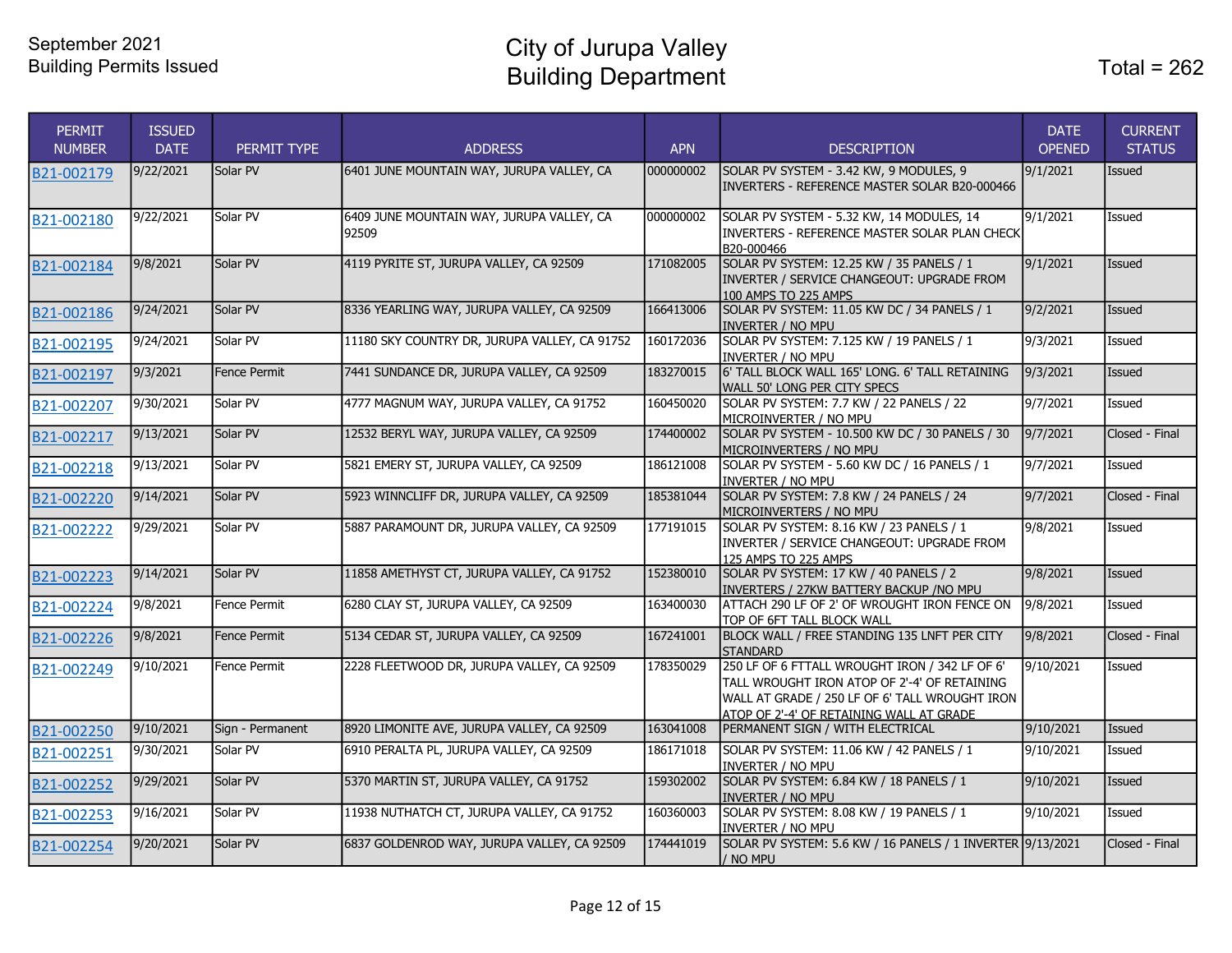City of Jurupa Valley Building Department

| <b>PERMIT</b><br><b>NUMBER</b> | <b>ISSUED</b><br><b>DATE</b> | PERMIT TYPE  | <b>ADDRESS</b>                                | <b>APN</b> | <b>DESCRIPTION</b>                                                                                                                                  | <b>DATE</b><br><b>OPENED</b> | <b>CURRENT</b><br><b>STATUS</b> |
|--------------------------------|------------------------------|--------------|-----------------------------------------------|------------|-----------------------------------------------------------------------------------------------------------------------------------------------------|------------------------------|---------------------------------|
| B21-002259                     | 9/17/2021                    | Solar PV     | 7632 LONGS PEAK DR, JURUPA VALLEY, CA 92509   | 183390001  | SOLAR PV SYSTEM: 9.99 KW / 27 PANELS / 1<br>INVERTER / NO MPU                                                                                       | 9/13/2021                    | Issued                          |
| B21-002260                     | 9/17/2021                    | Solar PV     | 6388 KORI CT, JURUPA VALLEY, CA 92509         | 177351002  | SOLAR PV SYSTEM: 7.475 KW / 23 PANELS / 1<br><b>INVERTER / NO MPU</b>                                                                               | 9/13/2021                    | Closed - Final                  |
| B21-002264                     | 9/14/2021                    | Patio        | 4480 FARLEY DR, JURUPA VALLEY, CA 92509       | 171141028  | 14' X 45' ALUMAWOOD ATTACHED PATIO WITH 3<br><b>FANS AND 3 OUTLETS</b>                                                                              | 9/14/2021                    | Closed - Final                  |
| B21-002278                     | 9/15/2021                    | Patio        | 10693 JURUPA RD, JURUPA VALLEY, CA 91752      | 159231004  | 10 X 12 PATIO CITY STANDARD / RE WIRE HOUSE -<br>INSPECTOR TO FIELD VERIFY / PANEL UPGRADE<br><b>FROM 100A TO 200A</b>                              | 9/15/2021                    | <b>Issued</b>                   |
| B21-002279                     | 9/24/2021                    | Solar PV     | 3087 CABANA ST, JURUPA VALLEY, CA 91752       | 156291023  | SOLAR PV SYSTEM: 2.84 KW / 8 PANELS / 1 INVERTER 9/15/2021<br>/ BATTERY BACKUP / NO MPU                                                             |                              | <b>Issued</b>                   |
| B21-002281                     | 9/24/2021                    | Solar PV     | 9264 44TH ST, JURUPA VALLEY, CA 92509         | 170421008  | SOLAR PV SYSTEM: 5.325 KW / 15 PANELS / 1<br><b>INVERTER / NO MPU</b>                                                                               | 9/15/2021                    | Issued                          |
| B21-002283                     | 9/24/2021                    | Solar PV     | 9269 44TH ST, JURUPA VALLEY, CA 92509         | 170422006  | SOLAR PV SYSTEM: 3.55 KW / 10 PANELS / 1<br>INVERTER / NO MPU                                                                                       | 9/15/2021                    | Issued                          |
| B21-002284                     | 9/23/2021                    | Solar PV     | 7401 PHEASANT RUN RD, JURUPA VALLEY, CA 92509 | 185331019  | SOLAR PV SYSTEM: 10.5 KW / 30 PANELS / 1<br>INVERTER / SERVICE CHANEGOUT: UPGRADE FROM<br>125 AMPS TO 225 AMPS                                      | 9/15/2021                    | Issued                          |
| B21-002285                     | 9/24/2021                    | Solar PV     | 4351 GLENROY CT, JURUPA VALLEY, CA 92509      | 170371044  | SOLAR PV SYSTEM: 5.68 KW / 16 PANELS / 1<br>INVERTER / NO MPU                                                                                       | 9/15/2021                    | Issued                          |
| B21-002287                     | 9/15/2021                    | Patio        | 8129 SWING DR, JURUPA VALLEY, CA 92509        | 166550017  | ALUMAWOOD PATIO COVER WITH ELECTRICAL 6<br>LIGHTS W/ 2 SWITHCES / 1 FAN                                                                             | 9/15/2021                    | Issued                          |
| B21-002288                     | 9/21/2021                    | Solar PV     | 3946 STANTON ST, JURUPA VALLEY, CA 92509      | 170102005  | SOLAR PV SYSTEM: 9.35 KW / 22 PANELS / 1<br>INVERTER / 54 KW STORAGE SYSTEM / NO MPU                                                                | 9/15/2021                    | Issued                          |
| B21-002290                     | 9/22/2021                    | Solar PV     | 5343 CORMORANT CT, JURUPA VALLEY, CA 91752    | 160474005  | SOLAR PV SYSTEM: 3.15 KW / 9 PANELS / 9<br>MICROINVERTERS / NO MPU                                                                                  | 9/15/2021                    | Issued                          |
| B21-002291                     | 9/21/2021                    | Solar PV     | 4296 EXMOOR CT, JURUPA VALLEY, CA 92509       | 181321035  | SOLAR PV SYSTEM: 8.14 KW / 22 PANELS / 1 INERTER 9/16/2021<br>/ NO MPU                                                                              |                              | Issued                          |
| B21-002293                     | 9/16/2021                    | Fence Permit | 10349 54TH ST, JURUPA VALLEY, CA 91752        | 159331006  | BLOCK WALL / FREE STANDING 20 LNFT X 3 1/2 TALL 9/16/2021<br>/ BLOCK WALL / FREE STANDING 130 LNFT X 6 FT<br><b>TALL CITY STANDARD</b>              |                              | Issued                          |
| B21-002295                     | 9/16/2021                    | Patio        | 6798 WOODMERE DR, JURUPA VALLEY, CA 92509     | 182462010  | 379.5 SF ATTACHED SOLID ALUMINUM WOOD PATIO<br>WITH 8 LIGHTS AND 2 FANS                                                                             | 9/16/2021                    | Issued                          |
| B21-002303                     | 9/21/2021                    | Solar PV     | 6325 INDIAN CAMP RD, JURUPA VALLEY, CA 92509  | 185252020  | SOLAR PV SYSTEM: 5.72 KW / 13 PANELS / 1<br>INVERTER / SERVICE CHANGEOUT: UPGRADE FROM<br>100 AMPS TO 225 AMPS                                      | 9/16/2021                    | Issued                          |
| B21-002304                     | 9/30/2021                    | Solar PV     | 6725 NADEAU LN, JURUPA VALLEY, CA 92509       | 175071007  | SOALR PV SYSTEM: 7.935 KW / 23 PANELS / 1<br>INVERTER / 18 KW BATTERY BACKUP / SERVICE<br>CHANGEOUT: UPGRADE TO 225 AMP SERVICE<br><b>EOUIPMENT</b> | 9/17/2021                    | Closed - Final                  |
| B21-002312                     | 9/28/2021                    | Solar PV     | 5009 TROTH ST, JURUPA VALLEY, CA 91752        | 159191007  | SOLAR PV SYSTEM: 6.8 KW / 16 PANELS / 1 INVERTER 9/20/2021<br>/ SERVICE CHANGEOUT: UPGRADE FROM 125AMPS TO<br>225 AMPS                              |                              | <b>Issued</b>                   |
| B21-002314                     | 9/20/2021                    | Fence Permit | 11872 CROSSBILL WAY, JURUPA VALLEY, CA 91752  | 160461010  | 62.5' LF, 6' HIGH, WOODEN FENCE                                                                                                                     | 9/20/2021                    | Issued                          |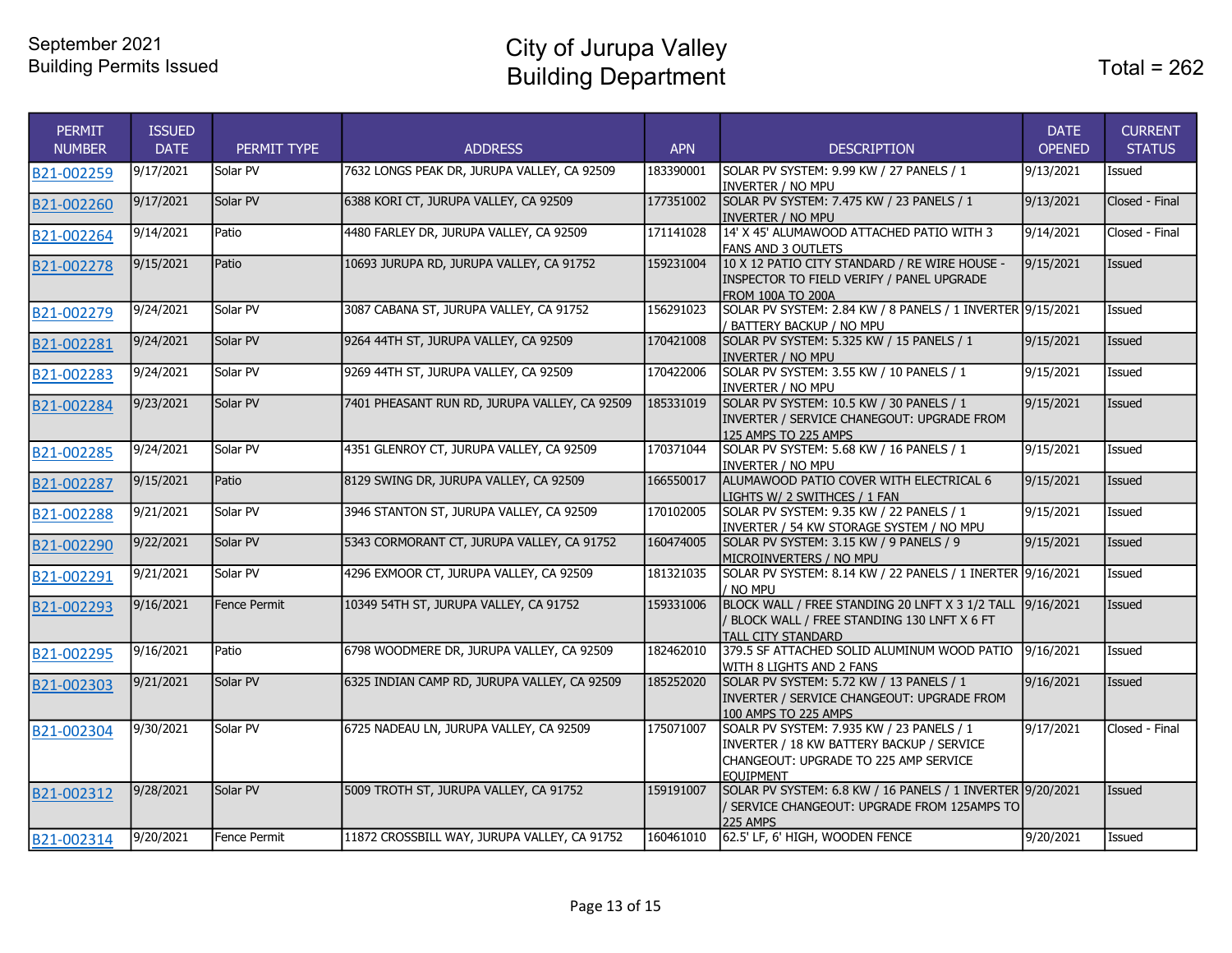City of Jurupa Valley Building Department

| <b>PERMIT</b><br><b>NUMBER</b> | <b>ISSUED</b><br><b>DATE</b> | PERMIT TYPE  | <b>ADDRESS</b>                               | <b>APN</b> | <b>DESCRIPTION</b>                                                                                                                                                                                                                                                 | <b>DATE</b><br><b>OPENED</b> | <b>CURRENT</b><br><b>STATUS</b> |
|--------------------------------|------------------------------|--------------|----------------------------------------------|------------|--------------------------------------------------------------------------------------------------------------------------------------------------------------------------------------------------------------------------------------------------------------------|------------------------------|---------------------------------|
| B21-002324                     | 9/23/2021                    | Solar PV     | 8212 STONE MIST CIR, JURUPA VALLEY, CA 92509 | 166601003  | SOLAR PV SYSTEM: 7.48 KW / 17 PANELS / 1<br>INVERTER / SERVICE CHANGEOUT: UPGRADE FROM<br>100 AMPS TO 225 AMPS                                                                                                                                                     | 9/20/2021                    | Issued                          |
| B21-002327                     | 9/29/2021                    | Solar PV     | 3441 OPAL ST, JURUPA VALLEY, CA 92509        | 177121001  | SOLAR PV SYSTEM: 10.88 / 34 PANELS / 1 INVERTER<br>SERVICE CHANGEOUT: UPGRADE FROM 100 AMPS TO<br><b>200 AMPS</b>                                                                                                                                                  | 9/21/2021                    | Issued                          |
| B21-002328                     | 9/23/2021                    | Solar PV     | 8023 CARLYLE DR, JURUPA VALLEY, CA 92509     | 163343013  | SOLAR PV SYSTEM: 5.04 KW / 16 PANELS / 16<br>MICROINVERTERS / NO MPU                                                                                                                                                                                               | 9/21/2021                    | Issued                          |
| B <sub>21</sub> -002337        | 9/29/2021                    | Solar PV     | 12554 ARAGONITE WAY, JURUPA VALLEY, CA 92509 | 174400024  | SOLAR PV SYSTEM: 7.4 KW / 20 PANELS / 1 INVERTER 9/21/2021<br>' no mpu                                                                                                                                                                                             |                              | Issued                          |
| B21-002343                     | 9/22/2021                    | Fence Permit | 3905 STANTON ST, JURUPA VALLEY, CA 92509     | 170101009  | BLOCK WALL / FREE STANDING CITY STANDARD 6FT<br>TALL X 65'3 LNFT                                                                                                                                                                                                   | 9/22/2021                    | Closed - Final                  |
| B21-002344                     | 9/22/2021                    | Patio        | 6498 ZION WAY, JURUPA VALLEY, CA 92509       | 000000001  | 672 SF ALUMAWOOD PATIO WITH 8 LED LIGHTS / 5<br>POST LIGHTS / 3FANS                                                                                                                                                                                                | 9/22/2021                    | Issued                          |
| B21-002348                     | 9/22/2021                    | Patio        | 8443 BELLMORE ST, JURUPA VALLEY, CA 92509    | 166443019  | 432 SF ATTACHED ALUMINUM WOOD PATIO COVER<br>WITH 5 LIGHTS AND 1 SWITCH                                                                                                                                                                                            | 9/22/2021                    | Issued                          |
| B21-002350                     | 9/23/2021                    | Solar PV     | 5331 CONCHA DR, JURUPA VALLEY, CA 91752      | 160081081  | SOLAR PV SYSTEM: 5.32 KW (DC) / 14 PANELS / 1<br><b>INVERTER</b>                                                                                                                                                                                                   | 9/22/2021                    | Closed - Final                  |
| B21-002363                     | 9/23/2021                    | Fence Permit | 11380 64TH ST, JURUPA VALLEY, CA 91752       |            | 157-150-044 460 LF, 6' HIGH, SPLIT FACE FREE STANDING BLOCK<br>WALL PER CITY STANDARD / 60LF, 42" WROUGT IRON<br>ATOP 30" BLOCK / (11) 6' HIGH PILASTERS PER CITY<br>STANDARD / (1) 6', 3.5' WIDE WROUGHT IRON GATE<br>AND (2) 6' HIGH, 8' WIDE WROUGHT IRON GATES | 9/23/2021                    | <b>Issued</b>                   |
| B21-002364                     | 9/23/2021                    | Fence Permit | 11337 HOLMES AVE, JURUPA VALLEY, CA 91752    |            | 157-150-045 460 LF X 6' HIGH, SPLIT FACE FREE STANDING BLOCK 9/23/2021<br>WALL CITY STANDARD / 60 LF X 30" OF BLOCK WITH<br>40" WROUHGT IRON ATOP / 17 PILASTERS / 1 GATE 3<br>1/2 LF X 6 ' TALL / 2 GATES 8 LF X 6 ' TALL                                         |                              | Issued                          |
| B21-002365                     | 9/23/2021                    | Fence Permit | 11361 HOLMES AVE, JURUPA VALLEY, CA 91752    |            | 157-150-046 400 LF, 6' HIGH, SPLIT FACE FREE STANDING BLOCK<br>WALL PER CITY STANDARD / 80LF, 42" WROUGT IRON<br>ATOP 30" BLOCK / (24) 6' HIGH PILASTERS PER CITY<br>STANDARD / (1) 6', 3.5' WIDE WROUGHT IRON GATE<br>AND (2) 6' HIGH, 8' WIDE WROUGHT IRON GATES | 9/23/2021                    | Issued                          |
| B21-002371                     | 9/29/2021                    | Solar PV     | 4107 CAMPBELL ST, JURUPA VALLEY, CA 92509    | 170170021  | SOLAR PV SYSTEM: 7 KW / 20 PANELS / 20<br>MICROINVERTERS / NO MPU                                                                                                                                                                                                  | 9/27/2021                    | Issued                          |
| B21-002372                     | 9/30/2021                    | Solar PV     | 5341 AGATE ST, JURUPA VALLEY, CA 92509       | 169310018  | SOLAR PV SYSTEM: 10.080 KW (DC) / 28 PANELS / 1<br><b>INVERTER 28 OPTIMIZERS</b>                                                                                                                                                                                   | 9/27/2021                    | Issued                          |
| B21-002378                     | 9/27/2021                    | Fence Permit | 10260 58TH ST, JURUPA VALLEY, CA 91752       | 161212005  | BLOCK WALL / FREE STANDING 1,190.50 LNFT X 6FT<br>TALL PER CITY STANDARD.                                                                                                                                                                                          | 9/27/2021                    | Issued                          |
| B21-002387                     | 9/30/2021                    | Solar PV     | 11544 PARKCENTER DR, JURUPA VALLEY, CA 91752 | 160100083  | SOLAR PV SYSTEM: 12.75 KW / 30 PANELS / 1<br><b>INVERTER / NO MPU</b>                                                                                                                                                                                              | 9/29/2021                    | Issued                          |
| B21-002390                     | 9/29/2021                    | Fence Permit | 11753 PARKCENTER DR, JURUPA VALLEY, CA 91752 | 160090042  | LEGALAIZE 24 LF OF DOUBLE SWINGING WROUGHT<br><b>IRON GATES</b>                                                                                                                                                                                                    | 9/29/2021                    | Issued                          |